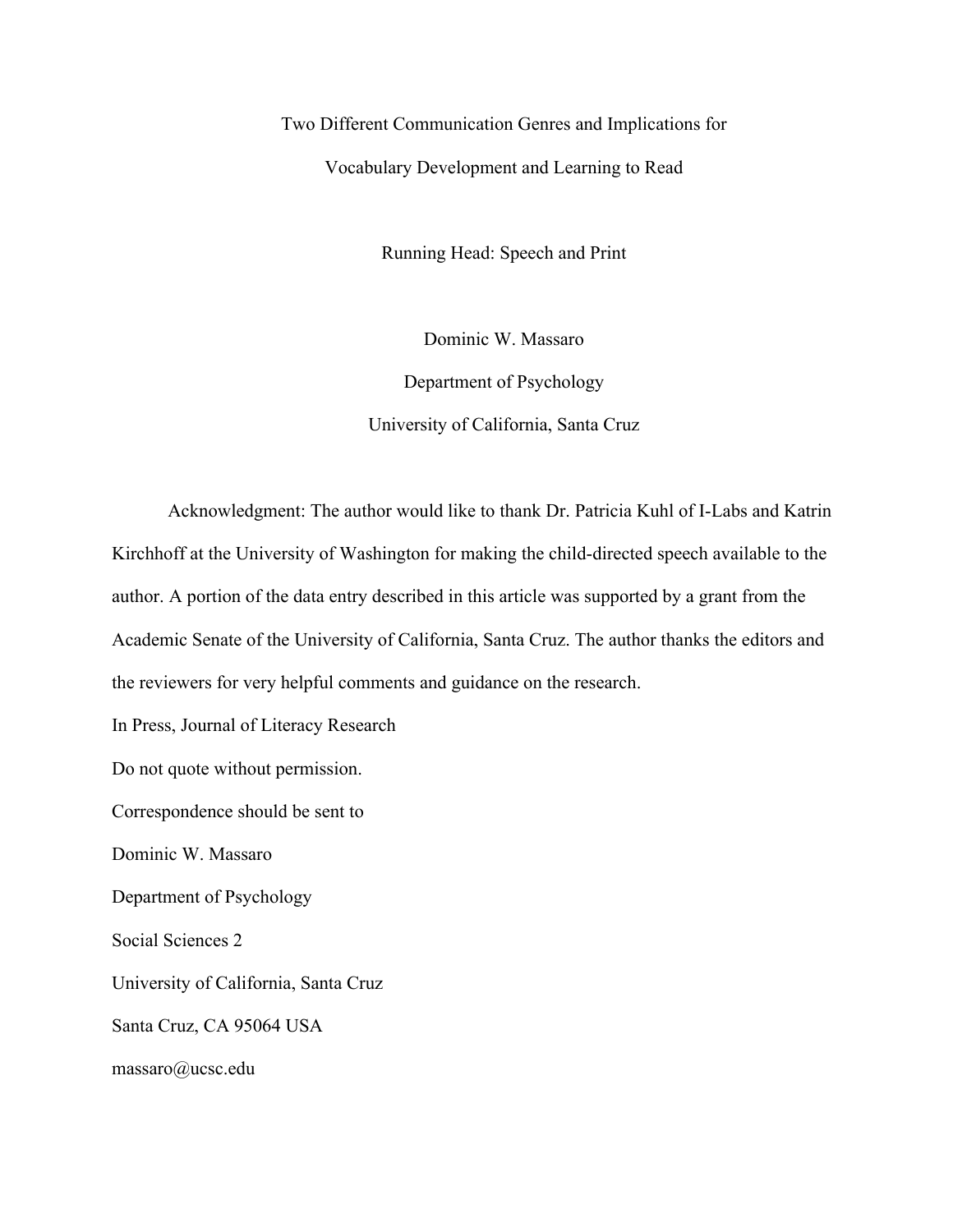#### Abstract

This study examined potential differences in vocabulary found in picture books and adult's speech to children and to other adults. Using a small sample of various sources of speech and print, Hayes (1988) observed that print had a more extensive vocabulary than speech. The current analyses of two different spoken language databases and an assembled picture book corpus replicated and extended these findings. The vocabulary in picture books was more extensive than that found in child-directed speech and even adult-directed speech. The likelihood of observing a rare word not contained in the most common 5,000 words in English was more likely in a corpus of picture books than in two different corpora of child-directed speech. The likelihood of a rare word in the picture books was even greater than that found in adult-directed speech. It is proposed that these differences are more indicative of informal versus formal language rather than the spoken versus written modalities per se. Nonetheless, these results highlight the value of rich read aloud experiences for vocabulary development and potentially for reading comprehension once written language is acquired. These findings are described in terms of a distinction between formal and informal language, which has implications for views of literacy, cognitive and linguistic development, and learning to read.

Keywords: child-directed speech, picture books, reading, print, speech, text analysis, vocabulary, reading comprehension, genre of language use, literacy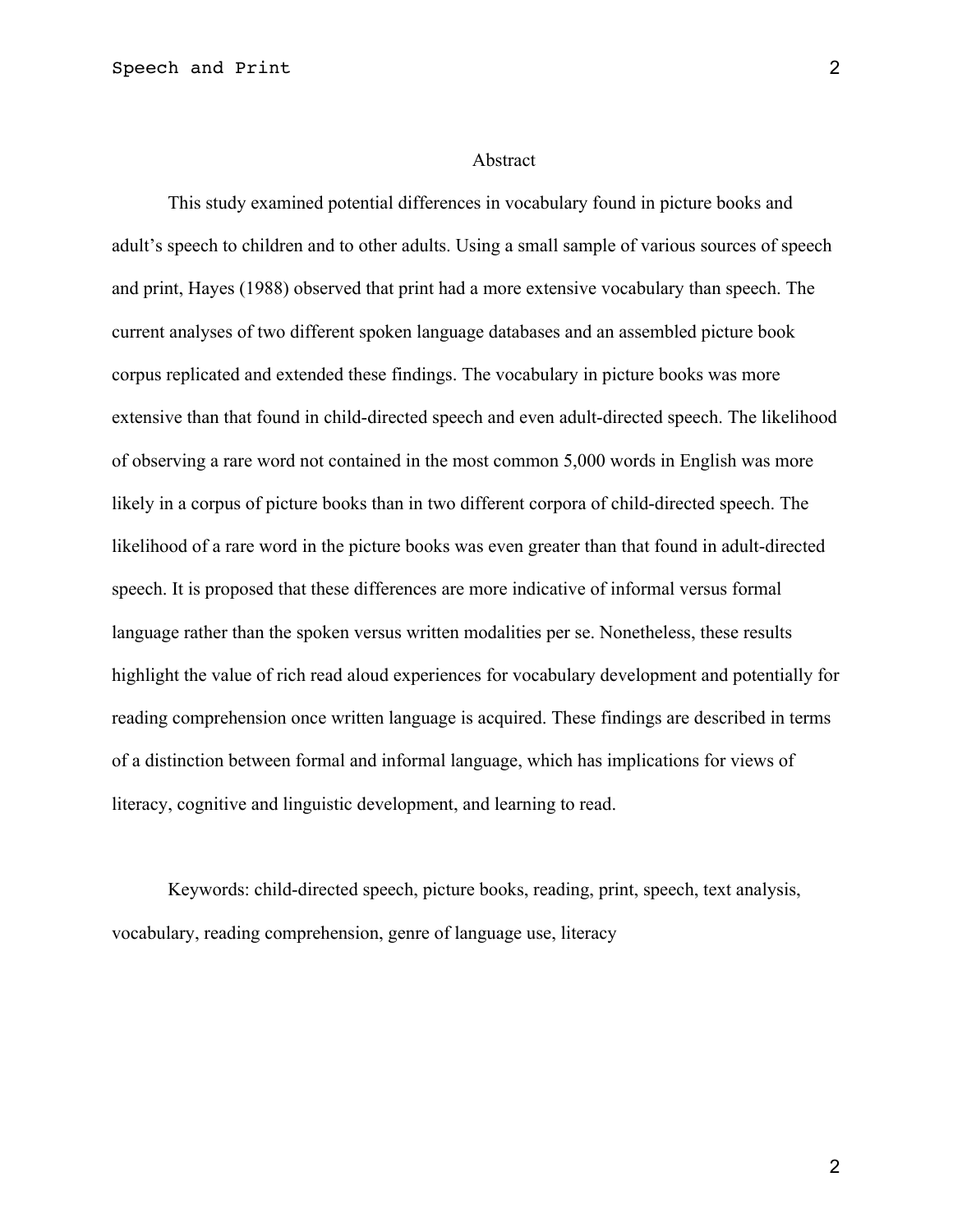Two Different Communication Genres and Implications for

Vocabulary Development and Learning to Read

Most educators, regardless of theoretical orientation, recommend reading books to children to nourish language development (Dickinson, Griffith, Golinkoff, & Hirsh-Pasek, 2012; Duursma, Augustyn, & Zuckerman, 2008; Sénéchal & LeFevre, 2014; Wells, 1985). Most daycares and preschools have a reading time devoted to a teacher reading aloud picture books to the children. It is not always obvious, however, why the recommendation of this type of shared reading is so ubiquitous. There might be many good reasons but the goal of this paper is to assess a specific one. The research determines whether the popular picture books read to children extend their linguistic and cognitive experience beyond what usually occurs in their day-to-day spoken language exchanges. As will be discussed in the Discussion section, it is important to acknowledge that children might also acquire the same linguistic and cognitive experience from oral speech alone depending on the genre of the language experience.

#### **Picture Books**

Picture books are usually described in terms of possessing two forms of communication: iconic and symbolic (Nikolajeva & Scott, 2001). The pictures are iconic because they resemble the objects or scenes being depicted and the text is symbolic because it narrates a linguistic description related to the pictures. There is an art to composing picture books that is beyond the scope of this contribution. At the minimum, successful picture books require a seamless link between the pictures and narrative text. Not surprising, children being read to look at the pictures and not the text (van Kleeck, 2003). Evans and Saint-Aubin (2005) measured eye fixations of four-year-old children as they were being read to. The results revealed that the children spent about 95% more time looking at the pictures than at the text. Thus, during shared picture book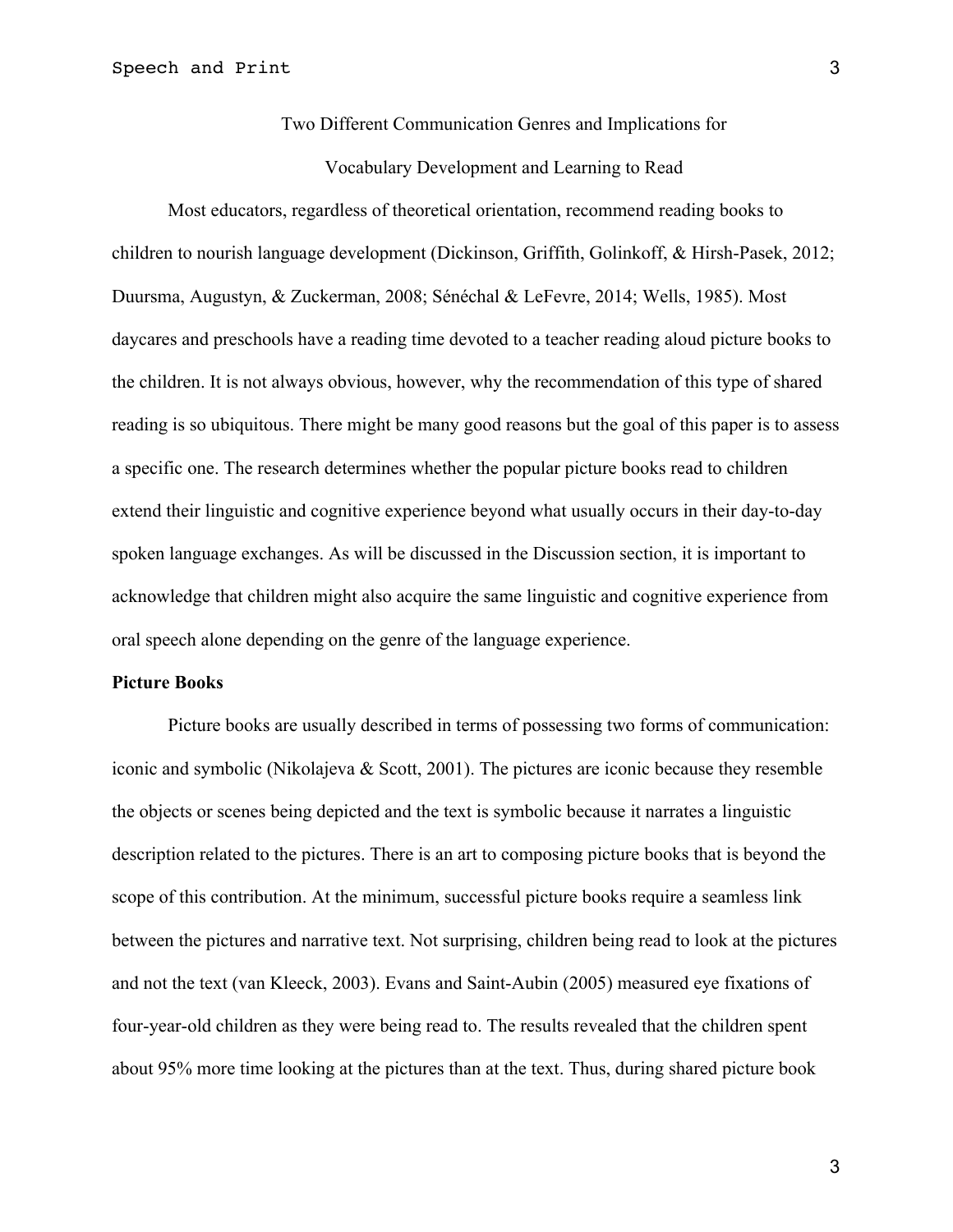reading, the child is actually listening to the story while looking at the pictures in the book. Thus, although children are not obtaining direct experience with written letters and words, they are benefiting from the language of the story.

#### **Vocabulary Knowledge**

Words and language provide a "cognitive niche," which expands a person's cognitive capacities (Clark, 2013), and the earlier children are equipped with this linguistic savvy, the more they will benefit from everyday experiences. Few people would argue with the importance of language in achieving success in society today (Ritchie & Bates, 2013). A direct measure of language quality is the amount and nature of the vocabulary it contains. Research has shown that a child's vocabulary is fundamental to his or her perceptual and cognitive development (LaSasso & Davey, 1987; Massaro, 2006a, 2006b; Waxman, 2002).

Vocabulary knowledge is positively correlated with both listening and reading comprehension (Anderson & Freebody, 1981; National Reading Panel, 2000). It is not only critical for language competence; it also plays an important role in understanding the world. Very young children more easily form conceptual categories when category labels are available than when they are not (Waxman, 2002). Even children experiencing language delays because of specific language impairment benefit once this level of word knowledge is obtained (Massaro, 2006b). Given this evidence, "it follows that increasing the pervasiveness and effectiveness of vocabulary learning offers a timely opportunity for improving conceptual knowledge and language competence for all individuals, whether or not they are disadvantaged because of sensory limitations, learning disabilities, or social condition" (Massaro, 2006a, p. 228). The present research reveals a vocabulary advantage of picture books over the spoken language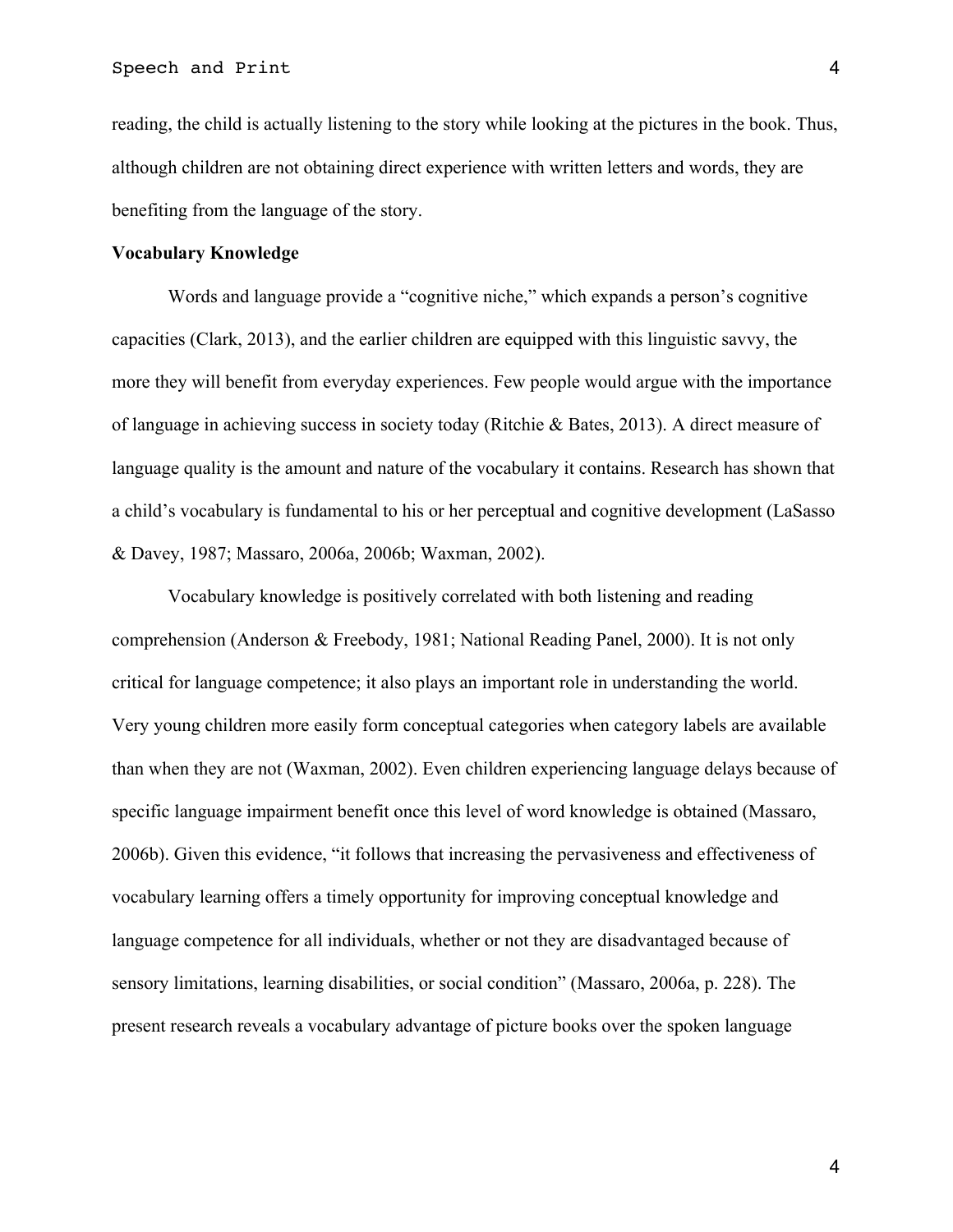directed to children and therefore the possibility of picture books accelerating and enhancing vocabulary development.

The widely-cited research by Hart and Risley (1995) discovered that before the age of three, children heard many more words in high than in low SES families. In an important follow-up study, Hoff (2003) demonstrated that the "quantity, lexical richness, and sentence complexity of mother's speech to their children" of the language also differed between these two types of families. Thus, it appears that quality as well as quantity of language is important in children's language development. Analogously, I make the argument that reading picture books to children provides a similar advantage over the usual speech parents and others direct at children.

Although researchers and educators agree that children should acquire strong vocabularies and use them often, there is less consideration of when and how they should acquire them. Vocabulary should be acquired early in life because a word appears to be better learned the earlier a child learns it. As expected, competence in word recognition has also been shown to be a function of how frequently the word is encountered (Petrova, Gaskell, & Ferrand, 2011). Age of acquisition is positively correlated with frequency of occurrence, however, making it difficult to isolate their effects.

In a large-scale project, age of acquisition and word frequency had very large and roughly equivalent correlations with reaction time and accuracy in a lexical decision task (Kuperman, Stadthagen-Gonzalez, & Brysbaert, 2012; Kuperman & Van Dyke, 2013). In addition, age-of-acquisition ratings accounted for a substantial percentage of variance after the effects of log word frequency, word length, and similarity to other words were accounted for. In another informative study, there was an advantage of high-frequency over low-frequency words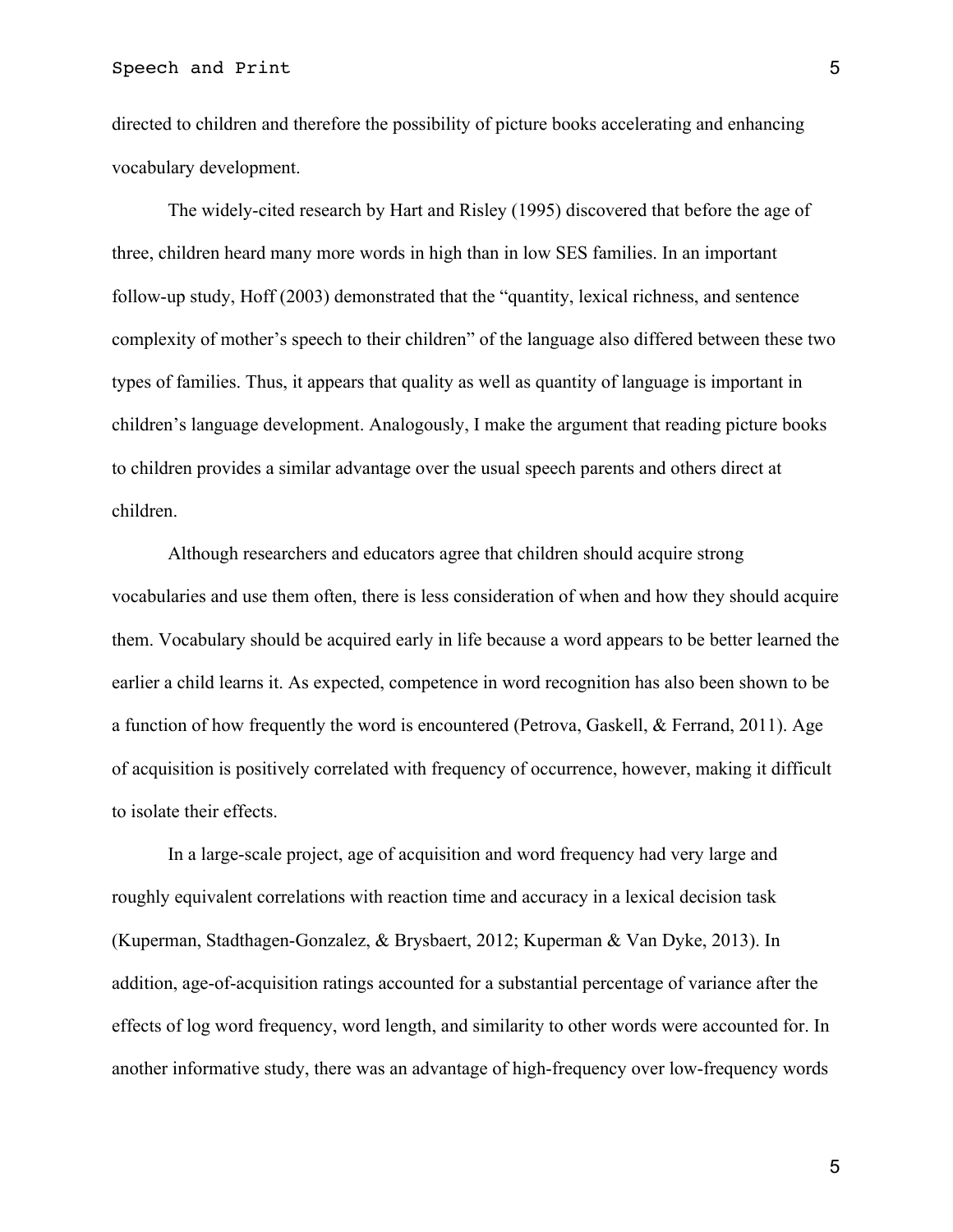that were acquired fairly late, but the early acquisition of words eliminated any frequency advantage (Stadthagen-Gonzalez, Bowers, & Damian, 2004). Thus, experiencing a broader vocabulary early in life is beneficial for conceptual and linguistic learning and performance.

## **Research Goals**

The nature of the input is important for vocabulary and language development. A child is exposed to a variety of inputs, including exchanges with their caregivers, television and related media on mobile devices, and shared picture book reading in which a book is read aloud to the child. The goal of this research is to assess the nature of the language the child experiences in most spoken and written contexts. Significant language and vocabulary differences between these two modalities would be informative for both research inquiry and for the development of educational applications.

A layperson might think of written language as simply spoken language written down, especially with the increasing popularity of automated dictation programs and instant text messaging in which speech is accurately converted to text. Similarly, the seamless conversion of written text to speech blurs the distinction between these two modalities. Upon analysis, however, important differences between spoken conversations and written media have been found.

**Hayes (1988) Study.** Hayes (1988) took on what was then a momentous task of collecting and analyzing language occurrences from printed magazines, newspapers, and books; television and natural conversations. Given these samples of speech and writing, Hayes analyzed the variety of words that occurred in these two sensory modalities. Hayes analyzed what he called the lexical pitch of the vocabulary. Lexical pitch is used to describe word usage as in "[t]he speaker was able to pitch her remarks to the level of her audience." The words occurring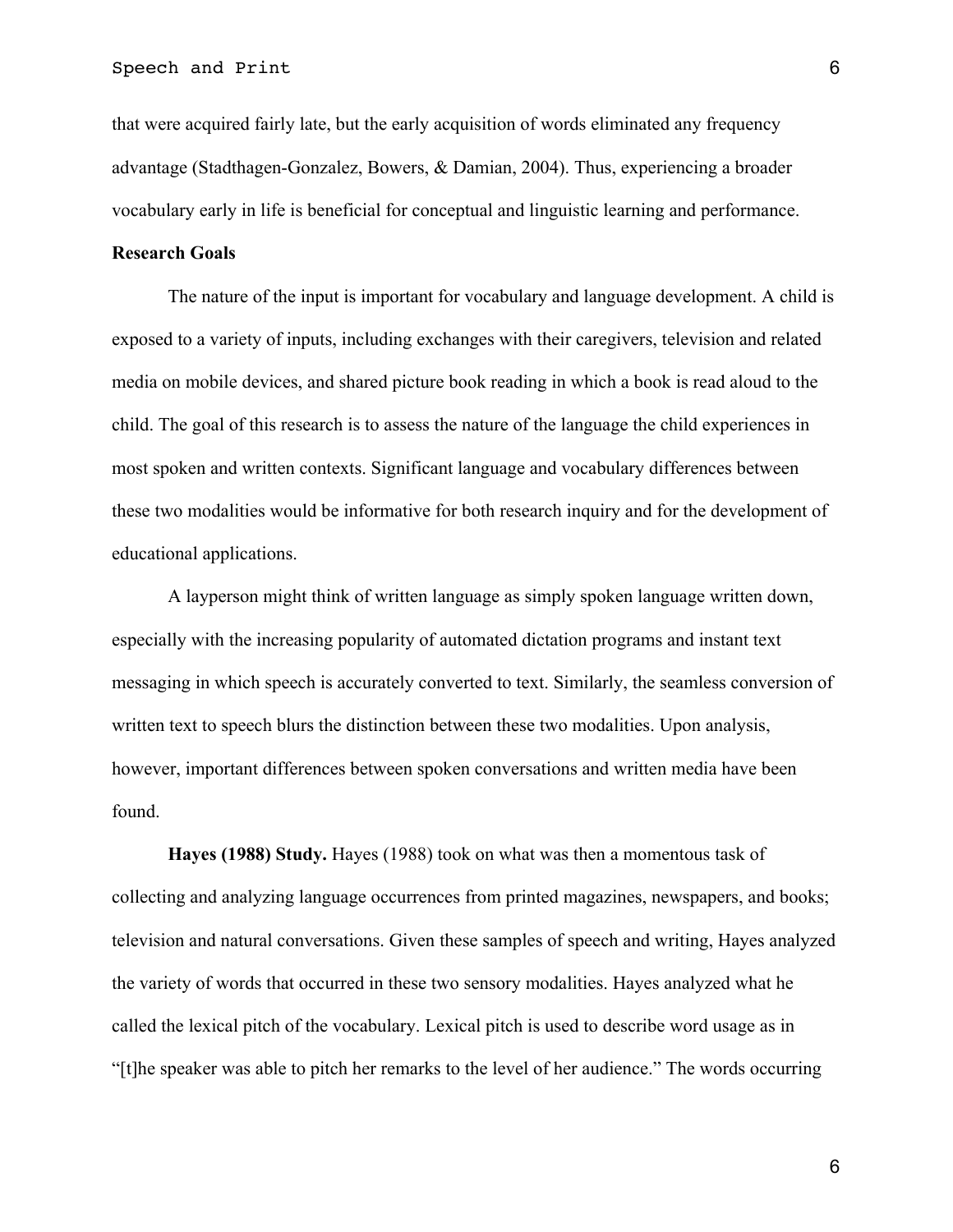in these contexts were evaluated against their frequency of occurrence in the *American Heritage Dictionary* study (AHD, Carroll, Davis, & Richman, 1971). The AHD was at that time the most comprehensive digital database of written language, with a corpus of more than 5 million tokens.

The question Hayes addressed was the degree to which the word tokens found in his specific set of samples overlapped with the most common 10,000 word types in the AHD. (When language occurrences are analyzed, a distinction is made between word types and word tokens. A type is a unique word category, whereas a token indicates an occurrence of a particular type. A count of word types gives the number of unique words that occur whereas a count of word tokens gives the total number of word occurrences.) As might be expected, the results showed a direct correspondence between the frequency of word occurrences in magazines, newspapers, and books and the rank order frequency in the AHD, which was derived from written language. The occurrence of words in the samples of these three forms of written media roughly replicated the frequency of occurrence of written language from the much larger AHD. Numerically, about 90% of the word occurrences in the samples of newspapers and magazines overlapped with the 10,000 most frequent word types in the AHD.

In contrast to the written language samples, however, the spoken language databases showed a significantly different pattern of results. The most frequent 10,000 word types from the AHD corpus occurred much more often in the spoken language samples than in the written language samples. This was particularly true for words that ranked between 300 and 3,000 in the AHD. The 1,000 highest-frequency words made up about 85% of the spoken language samples and only about 60% of the written language samples.

These results make the salient point that the word occurrences in spoken language appear to differ from those in written language, with a bias for the occurrence of high-frequency words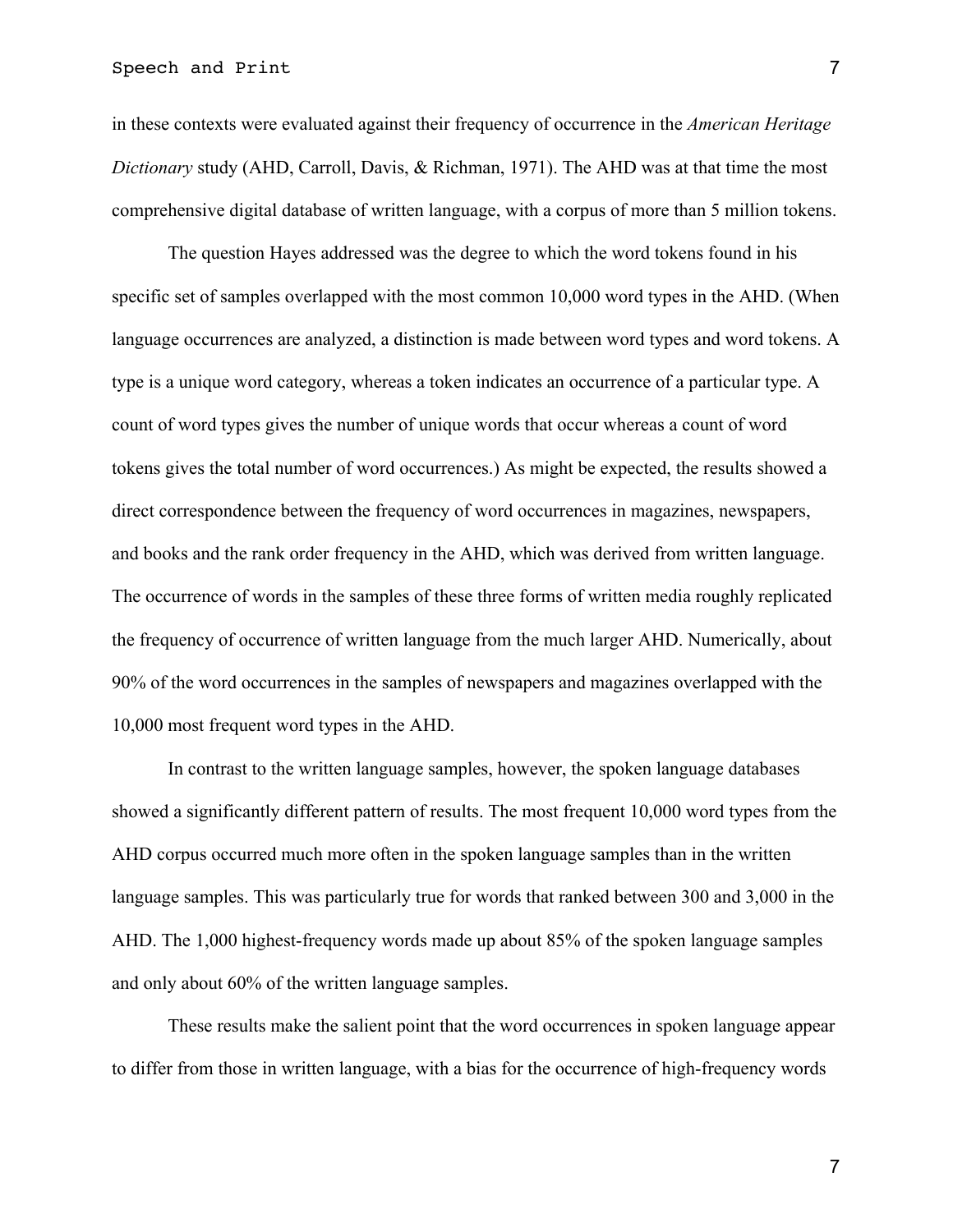## Speech and Print 8

in spoken language. Hayes concluded that the lexical pitch (richness) of spoken language is aimed significantly lower than the lexical pitch of written language (see also Halliday, 1987). Another way to see the results is that spoken language, with its heavy use of high-frequency words, tends to preclude the occurrence of novel, less-frequent words.

**Current Study.** Hayes's seminal work sets the stage for additional analyses with larger and more accessible databases. To address language use and vocabulary acquisition, contrasting picture books with conversational speech is a valid inquiry into their properties and differences. Hayes (1988, p. 577) found that that the lexical pitch of his sample of books to be read to preschool children was somewhat intermediate between the spoken and the other written language samples. On the other hand, Hayes and Ahrens (1988) reported roughly equivalent results for these books and college graduates speaking to spouses and friends (Hayes & Ahrens, 1988, Table 2, p. 401). This difference is most likely due to Hayes (1988) use of 10,000 versus Hayes and Ahrens (1988) use of 5000 most frequent word types in the AHD as the normative baseline. To address this apparent discrepancy and the question of the richness of the two genres of language more thoroughly, I compared word occurrences in picture books, child-directed speech (CDS), and adult-directed speech (ADS).

An extension of the Hayes study is also called for given that his analyses were based on very small samples, especially given today's availability of databases of spoken and written language. The different categories in his spoken language corpora consisted of only about 1000-words each, made up of 10 subsamples of 100 or more words. Only 21 books were recorded for the sample of books to be read to preschool children. In the present analysis, the written language sample consisted of all of the text of 112 picture books for a total of over 57,000 words. There were two spoken language databases used in the present study. The first had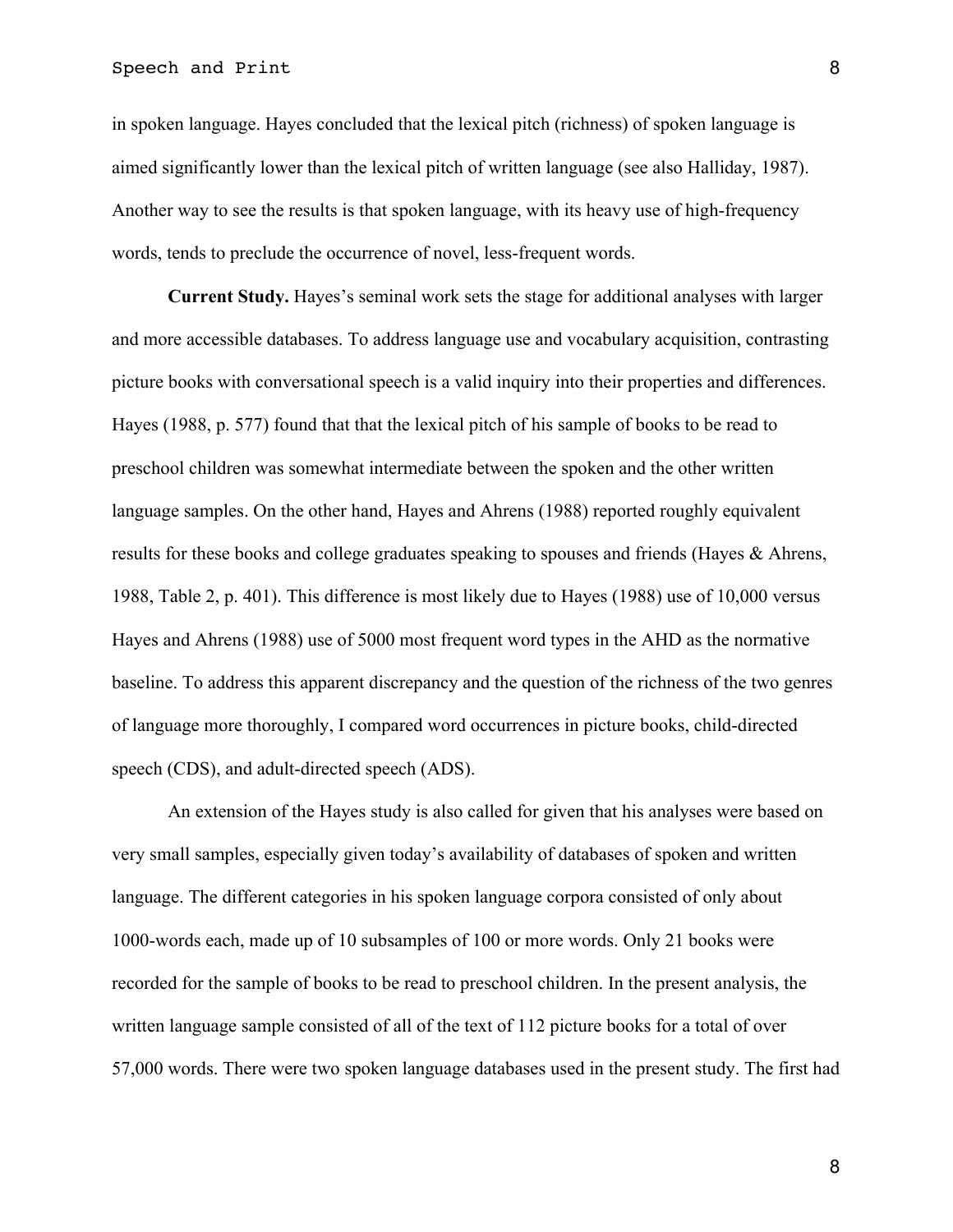over 15,000 words for child-directed speech and over 65,000 words for adult-directed speech. The second had over 2.5 million words of parental speech in the company of children.

## **Method**

## **Databases**

**Picture-Book Database**. The picture-book database was obtained from a shared picture book reading application called Read With Me! (2012), created by the author. The text from 112 popular picture books was transcribed for the application, although the text is hidden and not accessible by the user. The choice of picture books involved selections by the author, three experienced librarians working in children's section of two regional libraries, and several undergraduates. The goal was to choose their favorite picture books as well as those that are frequently read. As can be seen in the Appendix, many of the picture books are well-known and consist mostly of "story books" rather than "information books." Thus, any advantage in the vocabulary of picture books would be expected to be even larger if "information books" were used. The genre of these books, however, makes a reasonable comparison to the speech corpora, which were collected in an informal conversational setting.

**Child-Directed Speech (CDS).** For the first corpus of CDS, I analyzed a database collected by Dr. Patricia K. Kuhl at Institute for Learning and Brain Sciences (formerly the Center for Mind, Brain and Learning) at the University of Washington (Kirchhoff & Schimmel, 2005). The corpus was obtained to evaluate possible differences between acoustic characteristics of adult speech directed to children and to other adults. It consists of 64 conversations that included 32 different mothers solicited from the neighboring communities. Each mother had two conversations, one with an adult experimenter and the other with her infant (age 2-5 months). Conversations were recorded using a far-field microphone (suspended from the ceiling near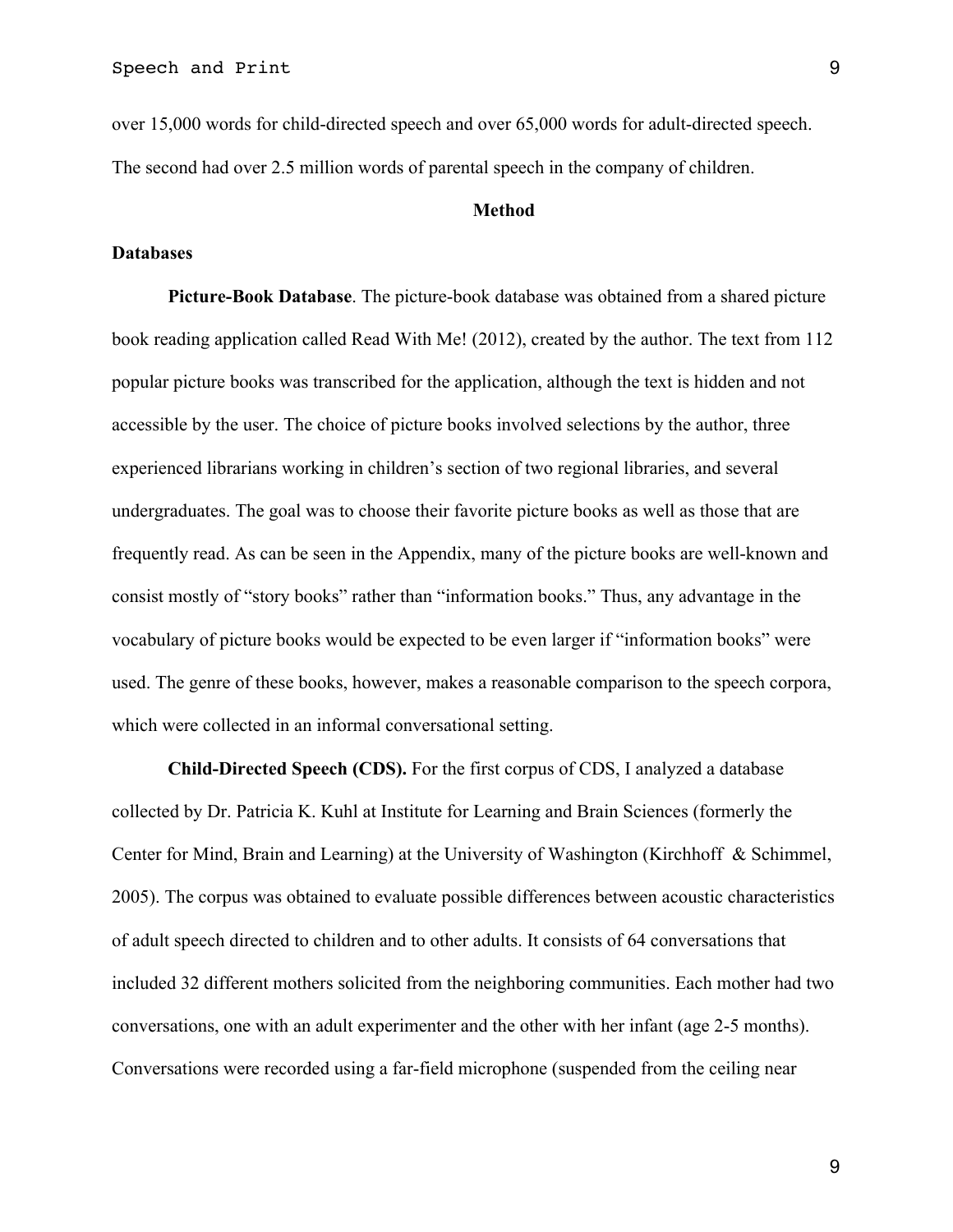speakers' heads). The recorded speech thus reflects natural conversational conditions. The recorded speech was time-segmented and transcribed orthographically by phonetically experienced transcribers at the Department of Electrical Engineering at the University of Washington. These transcriptions were doubled checked and serve as the corpus for the present analysis.

The CDS was recorded while the mother was interacting and playing with her child in a playroom situation with a variety of toys. The mother was instructed to simply play with her child as she would normally in a 20 to 30 minute play session. (The child's speech was not transcribed.) This produced an average of 520 CDS words from each of the 32 mothers. The topics of conversation were very broad, including discussions of animals, body parts, cartoons, colors, cooking, clothes, eating, emotions, family members, family activities, moods, places to visit, shapes, toys, and similar subjects.

**Adult-Directed Speech (ADS).** The ADS came from the same collection as the CDS and consisted of both the mother's and experimenter's speech during a casual conversation. Much of the speech for the ADS corpus included discussions about the mother's child and their various day-to-day activities. Similar to the CDS, the ADS conversation was open-ended although prompts were given by the experimenter when necessary to continue the conversation. The ADS therefore came from both the mother and the experimenter in each of the 32 sessions. These sessions produced an average of 2,182 words per session. The topics of conversation were similar to those observed in the CDS sessions. The data collection was also designed to elicit 9 cue words, containing the most distant points in the vowel triangle, either by the toys being played with in the CDS session or prompts by the experimenter in the ADS session. The words were key, sheep, bead, boot, shoe, spoon, pot, top, and sock.

10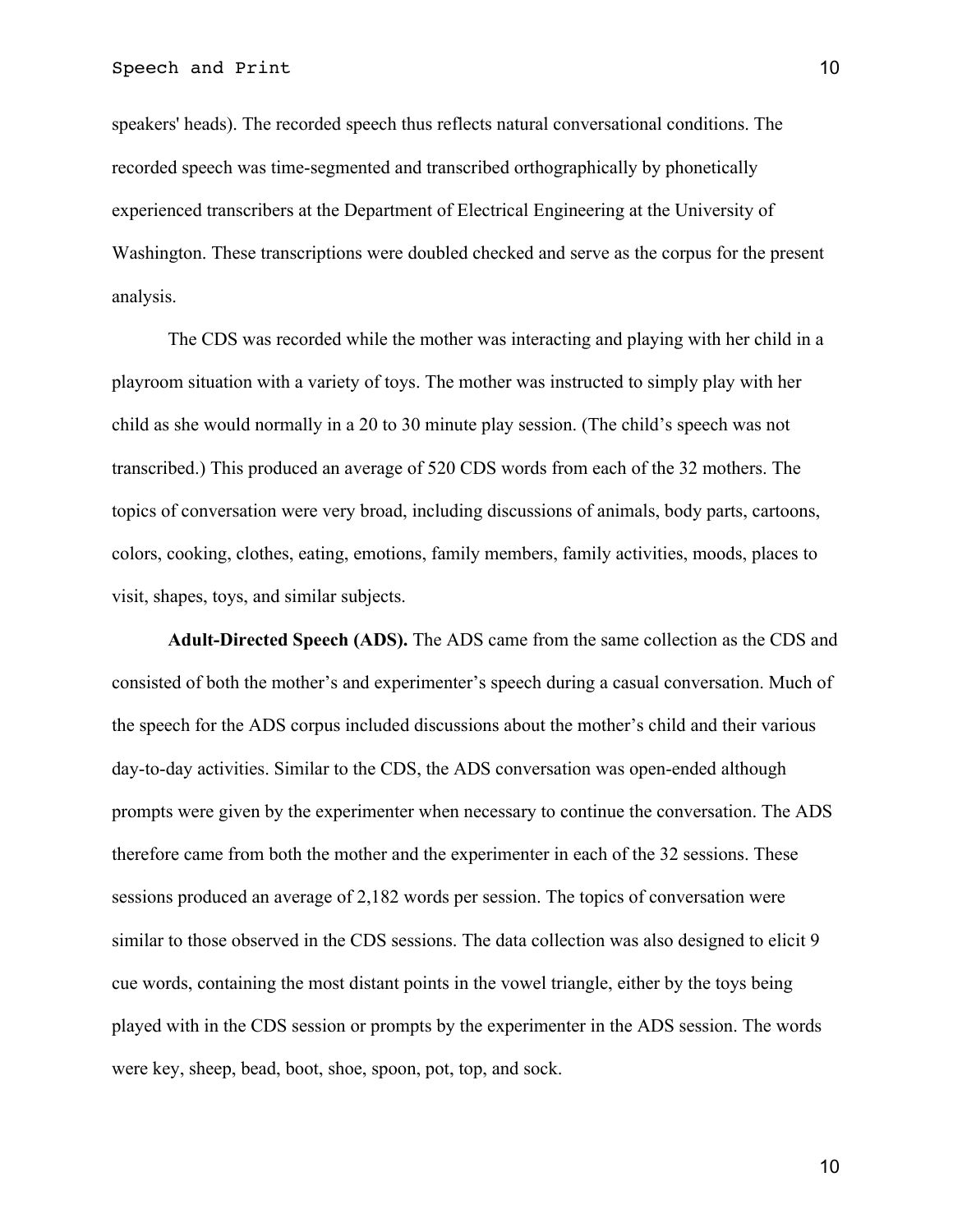**Corpus of Contemporary American English.** The Corpus of Contemporary American English (COCA, 1990–2012) was used to obtain a measure of common and rare words. This corpus is evenly balanced between spoken and written English. The corpus contains more than 450 million words from unscripted radio and TV shows, books of fiction, short stories, and movie scripts, and more than 100 popular magazines, 10 newspapers, and 100 academic journals. More than 150,000 samples contribute to the complete database.

**CHILDES (Child Language Data Exchange System) Corpora.** A subset of the CHILDES (Child Language Data Exchange System) corpora (MacWhinney, 2000) was also used in the analyses. This CHILDES Parental Corpus database consists of the contributions of 27 individual corpora provided by 27 different investigators. The total number of lexical items in this parental corpus is 2,579,966 word tokens, with 24,156 word types (counting all inflected forms of a word as separate types). It consists of spoken utterances from parents, caregivers, and experimenters in the presence of children (age: 0;7–7;5; mean age: 36 months). This corpus provides a huge sample of the speech that children are exposed to (e.g., dinner table talk, talk during free play, and storytelling), even though not all of the utterances are strictly child-directed.

## **Procedures/Analyses**

Using Unix (http://en.wikipedia.org/wiki/Unix) utility programs such as sort and uniq, I analyzed the transcriptions of the spoken language corpora and the text in the picture books to count the total number of words (tokens) and the number of unique words (types). Given that the size of the databases differed, I took a subset of the picture books to create a sample to give a comparable contrast between the picture books and the CDS corpora. To increase the reliability of the analyses, I repeated the sampling of words from two additional subsets of books in the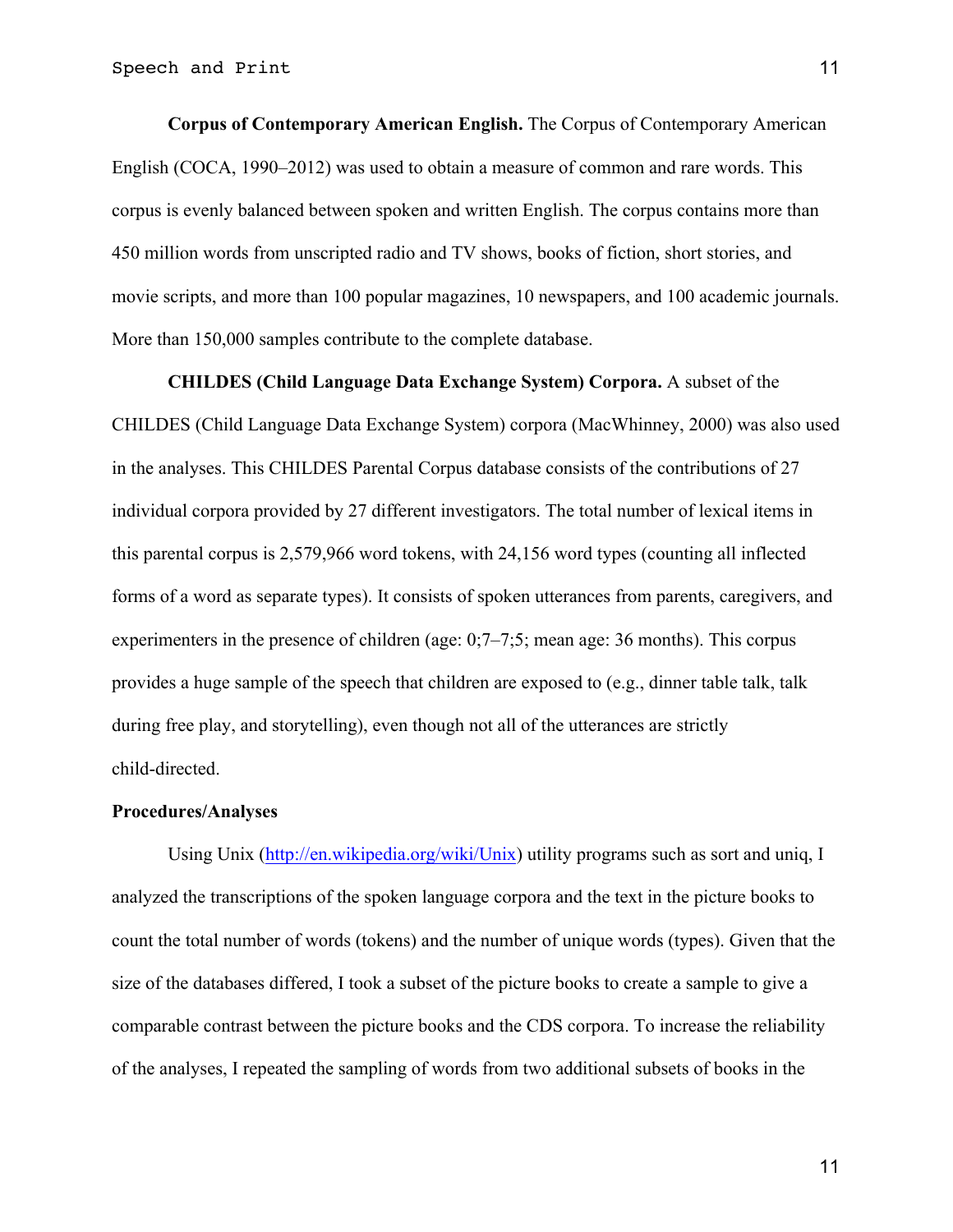picture books database. The three subsets were created by randomly sampling from the books making up complete picture book database. Two of the samples had 32 books and the remaining sample had 38 books in order to create samples that were comparable to the CDS database. All 112 books were used in the comparison to the ADS database. The Appendix lists the titles of the 112 books and an indication of which books were contained in each of the three samples.

#### **Results**

**Picture Books Vs. CDS.** The current databases were analyzed to determine if the picture book and spoken language vocabulary differed significantly. Table 1 lists the number of types and tokens for the CDS database and three samples of the picture books database along with the number of unique words in each database. As can be seen in the column of the Number of Types in Table 1, there were significantly more word types in the three samples of the picture book database (average 2,504) than in the CDS database (1,017), even though their token counts were fairly equal. This result means that the sample of picture books had a larger vocabulary than found in the sample of child directed speech.

The Type/Token Ratio gives a measure of how often word types occur relative to the total number of word tokens. A larger ratio means that the database has a larger number of different words relative to the total number of word occurrences. Table 1 shows that the Type/Token Ratios for the three samples of picture books were .147, .156, and .162 respectively, much larger than the CDS corpus ratio of .061. Thus, there are about two and a half times as many word types in the picture book corpus relative to the CDS corpus. This initial result, however, is not sufficient to demonstrate that picture books have a more widespread and challenging vocabulary than CDS. It might be the case, for example, that the picture books might simply contain more *common* word types than those in the CDS sample. Following the procedure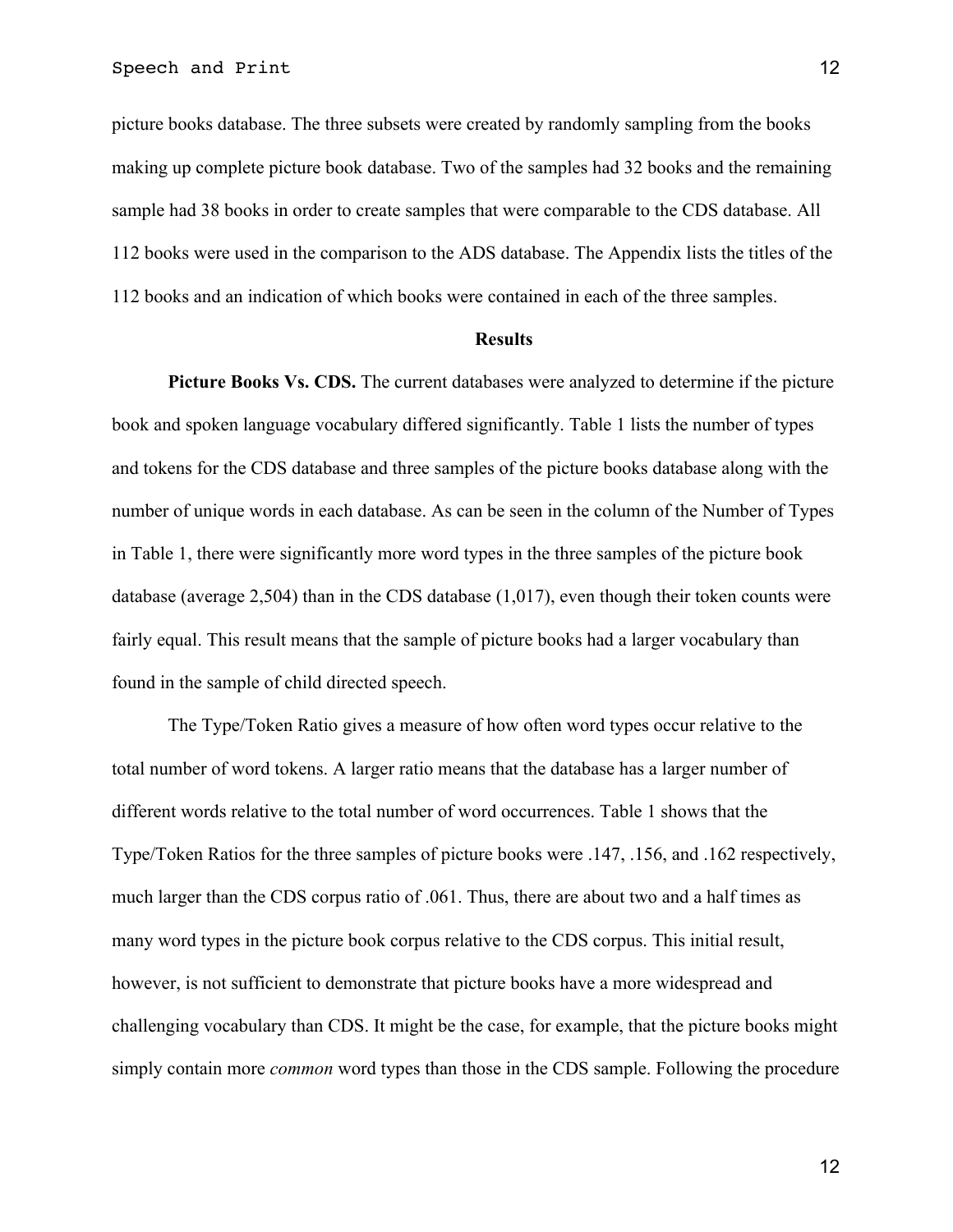used by Hayes, it is necessary to determine how the vocabulary in the current samples compares with the most frequently used words in English. Given Hayes's findings, picture books should have a more extensive vocabulary over and above frequently used words.

The picture book, CDS, and ADS samples were evaluated with respect to the 5,000 most frequently used spoken and written words in the Corpus of Contemporary American English (COCA, 1990–2012). The COCA list of the 5,000 most frequent words distinguishes among identically spelled words corresponding to different parts of speech. Given that part of speech is not available in the picture book, CDS, and ADS databases, it had to be ignored in the analysis. Combining words that had the same spelling in the COCA list reduced it from 5,000 to 4,353 uniquely spelled words. Given the enormous COCA database, this list provides a robust measure of the most *common* or frequently used words in the English language. In the present analysis, a *rare* word is defined as one not occurring in the list of common words.

-----------------------------------------------------------

Insert Table 1 About Here

-----------------------------------------------------------

The column of the Number of Rare Types in Table 1 eliminated words in the samples that overlapped with the most frequent words in the COCA database. This column shows that there were roughly three times as many rare word types (average 1,453 vs. 451) in the picture book word corpus than in the CDS corpus. This result means that children listening to a reading of a picture book are roughly three times more likely to experience a new word type that is not among the most frequent words relative to the situation of listening to their caregiver's speech. Thus, children experience a greater number of rare words and supposedly a more extensive and challenging vocabulary with picture books than with CDS.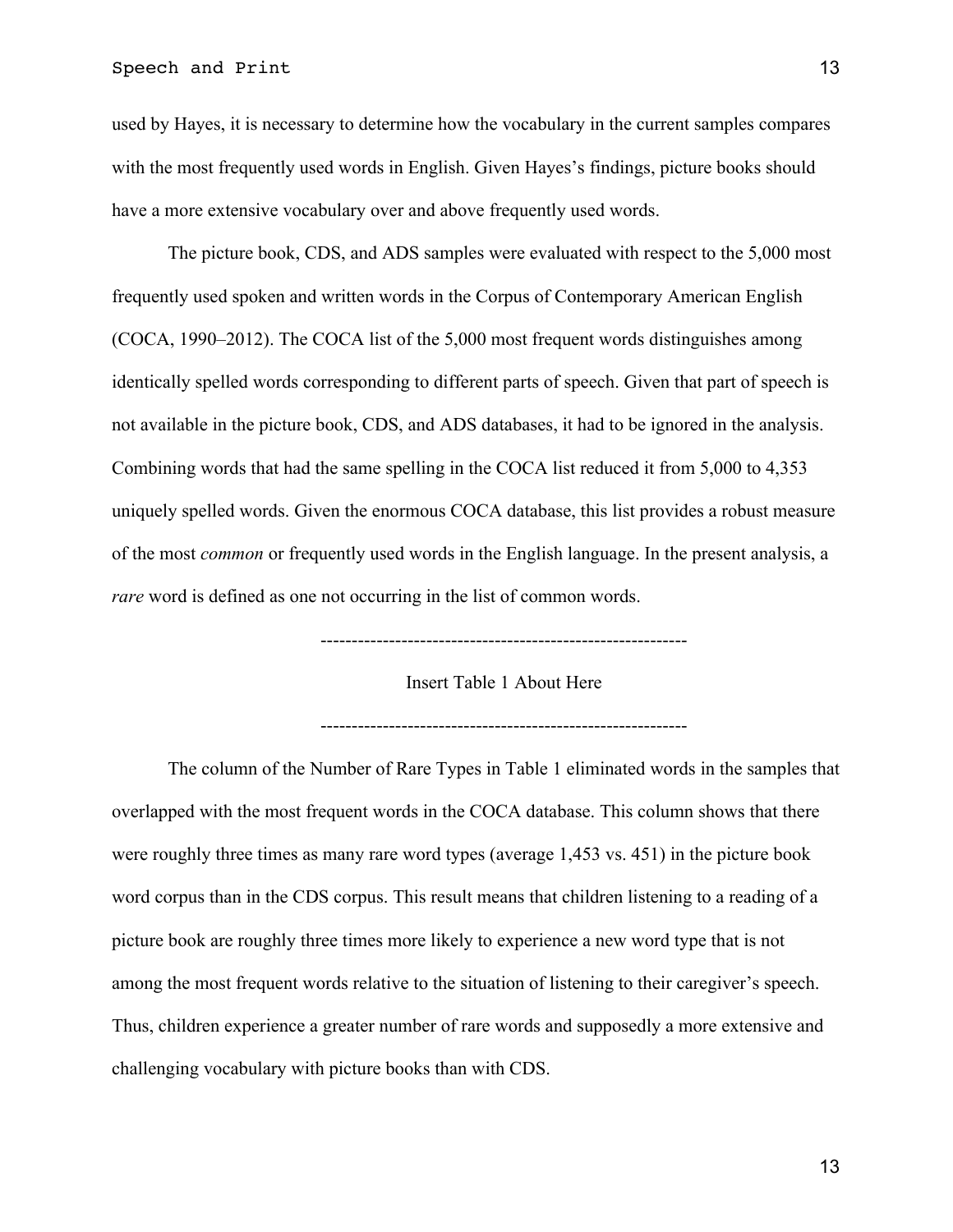**Picture Books Vs. ADS.** In the next analysis, the vocabulary in picture books was contrasted with ADS. Given that the number of words in the ADS database was similar to the complete picture book database, the full corpus of picture books was compared to ADS. The results in Table 2 show that picture books have a more extensive vocabulary than that observed when two adults are talking to one another. The column of the Number of Rare Types in Table 2 shows that there were roughly one and one-half times as many rare word types (3,672 vs. 2,227) in the picture book word corpus than in the CDS corpus. Thus, the advantage of picture books over spoken language was about half the size for ADS than for CDS. Thus, the analysis in Tables 1 and 2 confirms the conclusion by Hayes (1988) that the lexical pitch of written language is aimed higher than the lexical pitch of the spoken language of conversations. Given that text complexity is correlated with word difficulty, it is reasonable to expect that a more challenging text exists when there is a larger number of word types not found in the most frequent words in the language.

-----------------------------------------------------------

Insert Table 2 About Here

-----------------------------------------------------------

**CHILDES Parental Corpus.** It might be argued that the current CDS speech samples might not be representative of spoken language to children in general. To address this issue, I determined whether my conclusions would hold up with an extremely large database of CDS by analyzing a subset of the CHILDES (Child Language Data Exchange System) corpora (MacWhinney, 2000). To test whether the picture books have a more widespread and challenging vocabulary than the CHILDES parental corpus, I took three independent samples from the CHILDES corpus and compared these to the current picture book sample. Following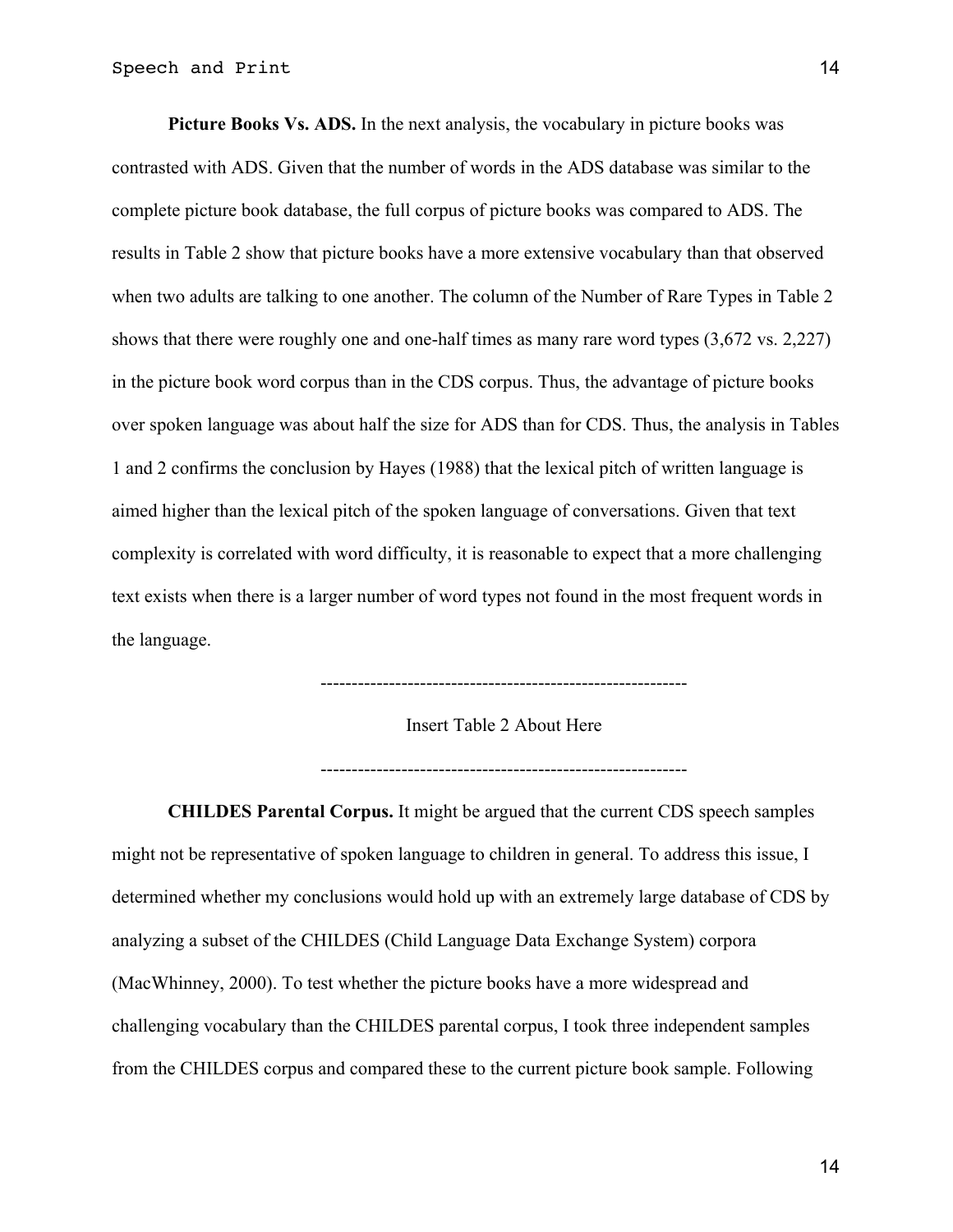the previous analyses, it is necessary to determine how the vocabulary in these samples compares with the 5,000 most frequently used words (COCA, 1990–2012). The column of the Number of Rare Types in Table 3 shows that there were roughly one and one-half times as many rare word types (3,672 vs. 2,118) in the picture book word corpus than in the CHILDES corpus. The results show an advantage of picture books over the CHILDES parental corpus. Eliminating words in the samples that overlap with the most frequent words in the COCA database, the Ratio Advantage column shows that there were roughly 1.73 times as many rare word types in the picture book word corpus than in the CHILDES corpus. There are three likely explanations why this result shows a smaller advantage than the comparison in the first CDS corpus. First, the children were younger in the first CDS corpus, and second, the CHILDES corpus also contained parental speech that was not directed at children. However, Hayes and Ahrens (1988, Figure 1, p. 400) found that the parental speech to children did not differ across their first 12 years. A third possibility is that CHILDES corpus is highly correlated with adult directed speech. Evidence for the third possibility is that the CHILDES corpus and the ADS corpus gave essentially identical results (see Tables 2 and 3 of the present paper).

To provide another test of the hypothesis that the Type/Token Ratio is larger in print than in spoken language to children, the CHILDES parental spoken corpus (MacWhinney, 2000) was contrasted with the AHD print corpus (Carroll et al., 1971). (The AHD corpus is the appropriate comparison because the larger COCA corpus contains both spoken and written language.) The Type/Token Ratio in the CHILDES parental corpus is .0093 compared to a Type/Token Ratio of .017 in the AHD print corpus. Assuming that the number of word types will remain fairly constant with increases in sample size from around 2.5 million to 5 million, a new word type would occur about 3.6 times more often in print than in spoken language to children (the ratio of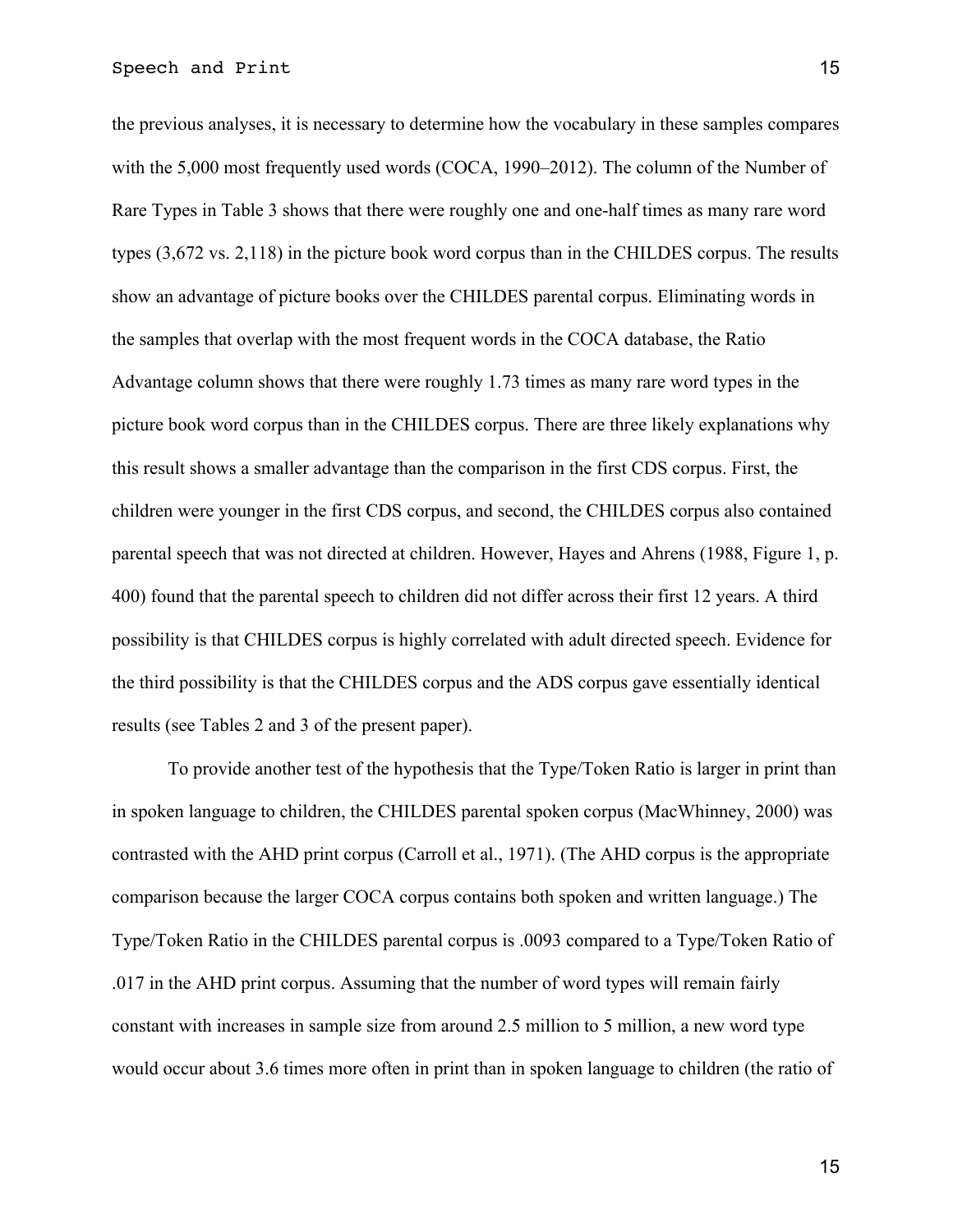86,741/24,156 word types). This result based on much larger databases, replicates the differences found in Tables 1-3 with the derived CDS, ADS, CHILDES, and picture book corpora.

Another measure of vocabulary size in picture books relative to child directed speech is to determine the number of word types that occurred in the picture book database that did not occur in the CHILDES parental corpus. There were 1274 words that occurred in the picture book database that did not occur in the CHILDES parental corpus. This is an impressive result given that there were 2,579,966 words in the CHILDES parental corpus and only 57,311 words in the picture book database, a factor of 45 in corpus size. It is also useful to compare these results to those from ADS. In this case, there were only 541 word types that occurred in the ADS database that did not occur in the CHILDES parental corpus. This result is much lower than the 1,274 words that occurred in the picture book database that did not occur in the CHILDES parental corpus. It is also consistent with the result that the likelihood of a unique word was significantly larger in picture books than in ADS (see Table 2).

-----------------------------------------------------------

Insert Table 3 About Here

-----------------------------------------------------------

In summary, several measures from several databases indicate that picture books are generally composed of less frequent and more complex vocabulary relative to the speech of caregivers to children.

#### **Discussion**

In the present research, the vocabulary found in three corpora of spoken language and an assembled picture book corpus was evaluated. Rare vocabulary words were more characteristic of print in picture books than in spoken language. There was a larger likelihood of observing a rare word (not one of the most common words) in picture books than in spoken language. These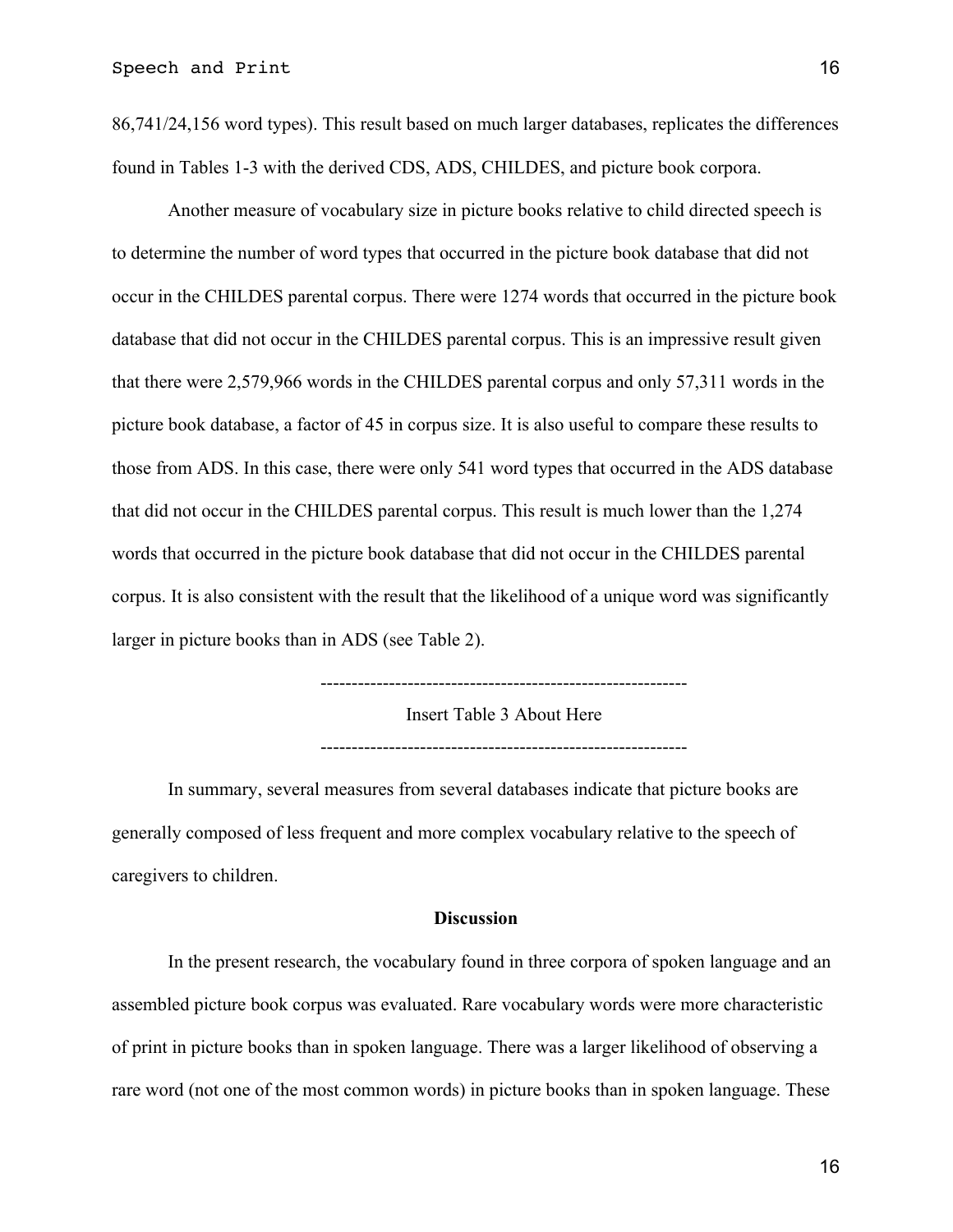results extend and refine the earlier finding of Hayes (1988) who was limited by much smaller samples of speech and print.

An analysis of words that occurred in the picture books that did not occur in speech indicated that the child is exposed to challenging words in picture books that are not commonly found in speech. It has also been shown that the earlier the age of acquisition of words, the better their memory and processing in adulthood (Kuperman et al, 2012). Thus, with picture books, the child benefits not only from being exposed to infrequent and challenging words but also from being exposed to them early in life.

#### **Differences Between Speech and Writing**

It is not surprising that the linguistic content of speech and writing differ from one another because usually their goals differ. Most speech occurs in contexts in which the interlocutors are cooperating with one another to construct a meaningful conversation. Spoken dialogs usually require rapid exchanges, and the interlocutors find the high-frequency words more accessible. Some of Paul Grice's (1975) maxims for good conversations help highlight how spoken word choice is somewhat constrained. The interlocutor's contributions should be efficient, informative, relevant, and unambiguous. Compared with traditional writing, which requires rewriting and even external editing, speaking must be initiated fairly rapidly and is in most cases off the cuff.

Evidence for the different requirements of spoken and written language also can be seen in the occurrence of the dozen most-frequent ranked words in English. These occurred more often in written language than in spoken language. Table 4, showing the 12 most frequent words in the Google Books database (Norvik, 2012), reveals that these words are mostly articles, propositions, and conjunctions. These words occur more often in written than spoken language

17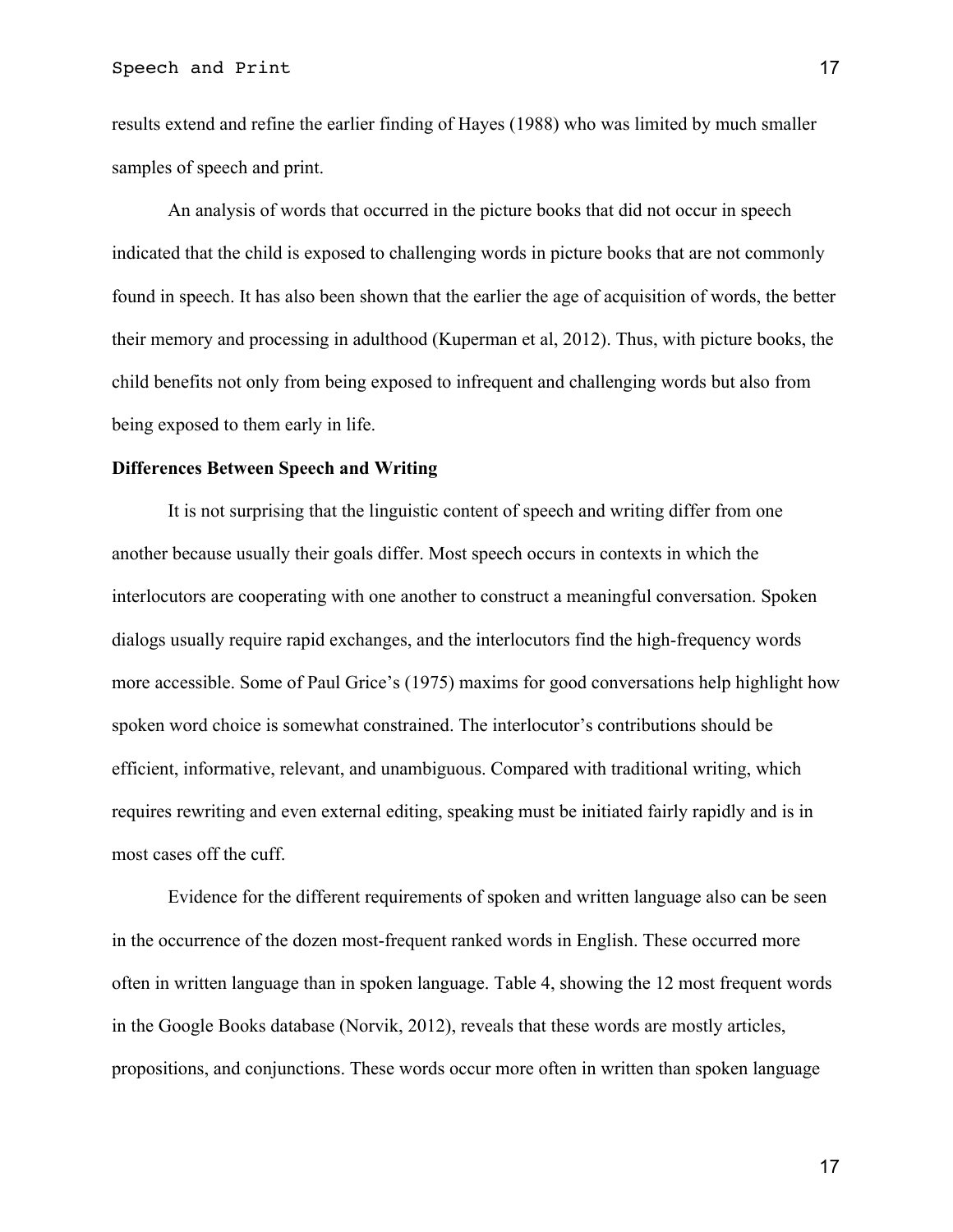most likely because they are currently considered more essential for written language than for spoken language, whereas these words can be dropped in casual speech without harm. In contrast to most written language, spoken language is usually "face-to-face" so that gestures and context can substitute for these words. These differences between the use of spoken and written language indicate why the most frequent dozen or so words in the language will occur more often in print than in speech.

Insert Table 4 About Here

-----------------------------------------------------------

-----------------------------------------------------------

In contrast to the more frequent use of the most common articles, propositions, and conjunctions in written language, common nouns and verbs tend to be used more often in spoken language. One reason is that speech production in dialogues is partially constrained by how quickly the conversationalists can access words. It is well documented that the time required for lexical access is dependent on both familiarity and age of acquisition (Kuperman et al., in press; Kuperman & Van Dyke, 2013). These constraints can bias word choice to more frequent and early-acquired words. The context of conversations also limits word choice; for example, interlocutors tend to repeat words that have been recently uttered and use deictic gestures in place of content words. All of these constraints bias spoken conversations to use more common words than would be found in written language that does not normally have these constraints.

# **Genre of Language Use**

The present comparisons between written and spoken language were necessarily confounded with the genre of the linguistic content. The language in picture books is qualitatively different from most speech that parents address to their children, but the difference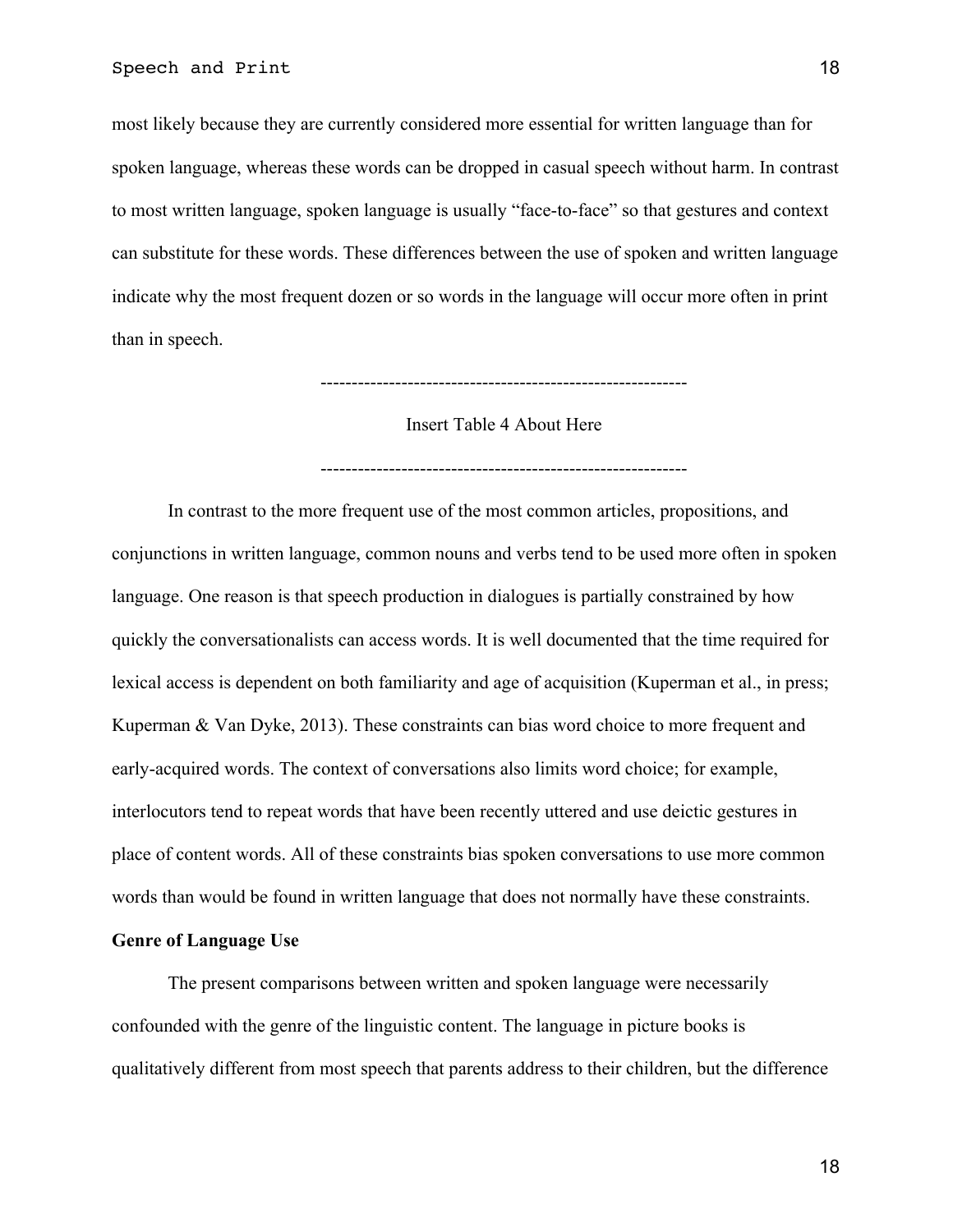## Speech and Print 19

is not because it is written versus spoken language. In fact, the children are actually hearing speech when the books are being read to them. Most importantly, well-scripted spoken dialogues can be rich in word choice and grammar. If parents and caregivers give a formal lecture to their children or narrate true or fictional stories, the properties of these utterances should be more similar to picture books than to child-directed speech.

Today, no one doubts print's value, particularly because it makes the world's knowledge easily and almost immediately accessible. This would not be possible if its electronic data were formatted in speech rather than print. The required storage capacity would be excessive and retrieval of information would be very slow and less accurate. The goal of this paper was not to argue in favor of one language modality versus another but to simply assess the nature of the language that is currently found in picture books versus speech. It is understood that different contexts require varying intentions, purposes and manners of speaking. Thus, some conversational speech might be more sophisticated than the conversation in storybooks. However, the statistical analyses indicate that, as expected, picture books will usually offer more extensive language than conversational speech.

Rather than considering any observed difference between speech and writing as a difference due to sensory/motor modality, a distinction between informal and formal language might be more germane. Traditionally, most speech has been viewed as informal and most writing as formal. However, recent rapid changes in technology and social media are blurring long-accepted differences between speech and writing. With current editing and recording technologies, the permanence of the two media is not any longer a distinguishing factor. The internet has coopted differences in time and space since either media can reach across the world. With texting and Skype, immediacy can be a feature of either medium. Complexity can vary in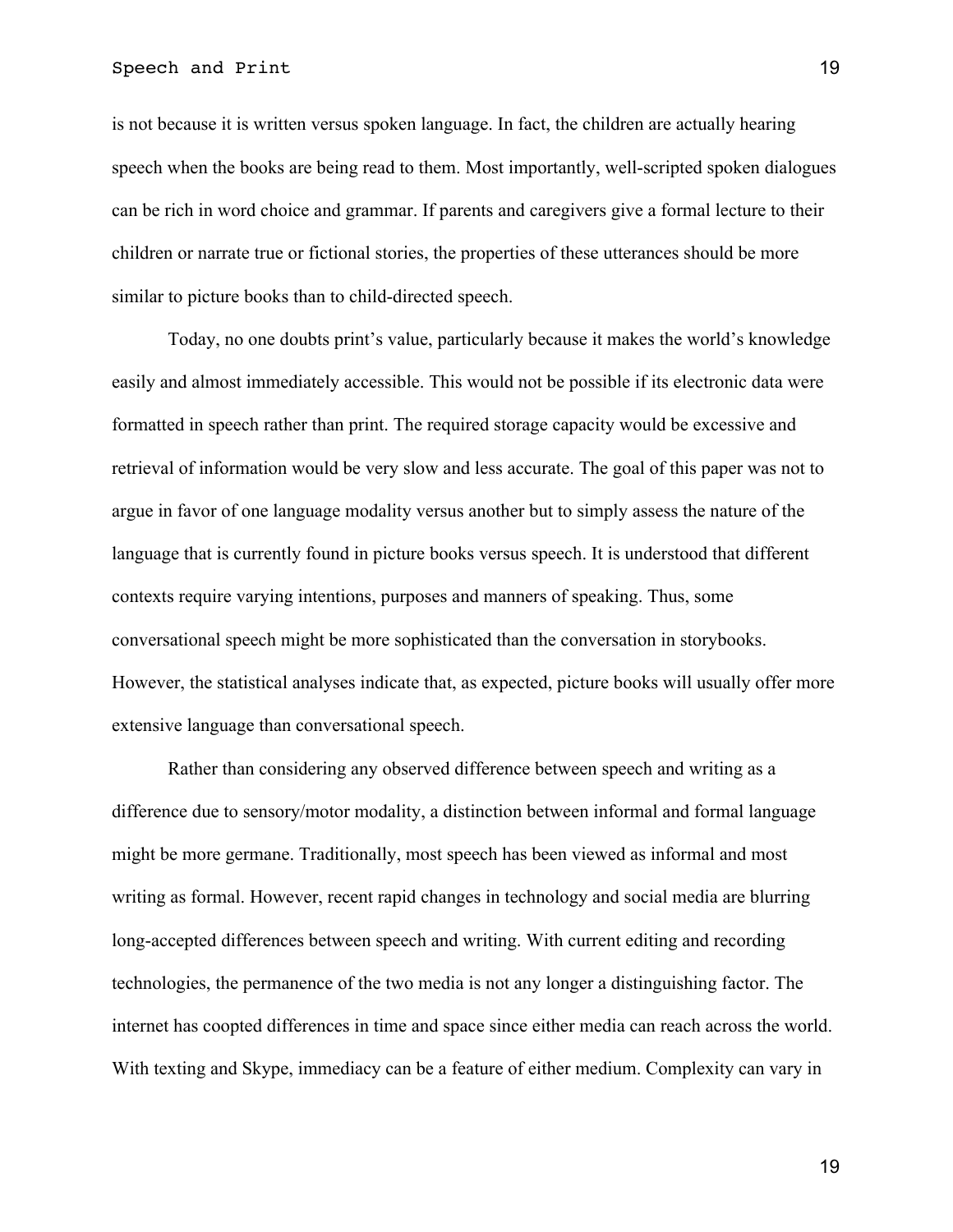either medium with nonfiction books and oral lectures as examples of complex instances. Speech is usually a dynamic interaction between two or more people but there are frequent occurrences of teen-agers and even adults texting across a shared table. Even the emotional content and the paralinguistic cues found in speech can be approximated in writing with emoticons and other embellishments of the text.

Given that both spoken and written language can be naturally used in most situations, it might be reasoned that it is the formal versus informal genre of the linguistic occurrence rather than its oral or written medium that is important. Table 5 provides a taxonomy revealing the potential independence of language modality (spoken versus written) and formal (non-conversational) versus informal (conversational) dialogue. Categorizing linguistic occurrences as formal versus informal provides a framework that gives some predictability of complexity of the vocabulary that would be found. More rare and complex vocabulary should be found in the more formal relative to the informal instances of language use in Table 5. Although there is currently no direct evidence to substantiate this categorization, future research could sample the vocabulary found in these instances. For example, the frequent occurrence of the twelve most frequent words from the Google Books Database shown in Table 4 should occur much less in texting and instant messaging. In addition, there should be more rare and complex vocabulary in the more formal instances of language use regardless of whether they are delivered via speech or writing.

-----------------------------------------------------------

Insert Table 5 About Here

-----------------------------------------------------------

**Implications of the Research**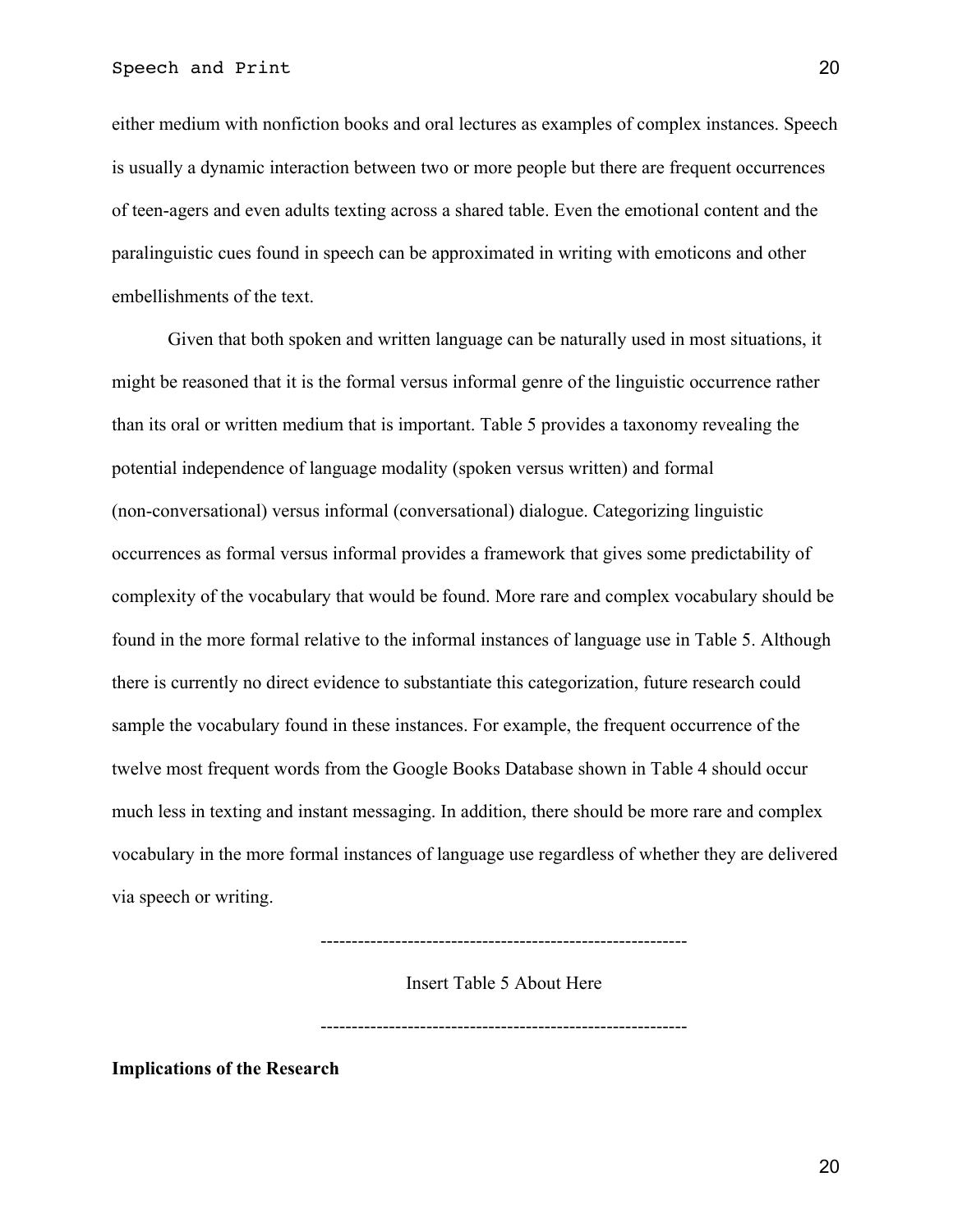**Views of Literacy.** There has been a continuing discussion since Plato about the differences between spoken and written language. Socrates bemoaned the loss of the human skill of memory with the advent and use of print. Beginning with Plato, scholars have delineated the many values that print provides. Havelock (1986) proposed that there was a qualitative change in the form of thought beginning in ancient Greece with the transition from orality to literacy. Ong describes writing as a technology that must be laboriously learned, and which effects the first transformation of human thought from the world of sound to the world of sight. Ong (2002) sought to identify the distinguishing characteristics of thought and its verbal expression in societies with and without literacy in most of the population (see also Olson & Torrance, 1991).

Considering the genre of language being used, however, the differences observed between speech and print might be more adequately explained by a distinction between formal and informal language. Scribner & Cole's (1978, 1981) research in Liberia was able to distinguish between school effects and literacy effects. They evaluated three different scripts and literacy traditions: school literacy in English, a religious literacy in Arabic script and, thirdly, an indigenous script used by individuals for letter writing and record keeping in the local language. They found that cognition, reasoning, and memory benefitted most from school experience, not from literacy itself. Although literacy correlates positively with income, wealth and health at both an individual and a societal level, there may be nothing special about written language itself as much as various societal practices such as schooling. Additional discussion and evidence for the bridging of a divide between oral language and literacy can be found in Prinsloo & Baynham (2013). Shared reading of picture books can be viewed as embodying a component of school practice not found in typical spoken language. If so, then this experience not only contributes to children's language but also prepares them for school's didactic practices.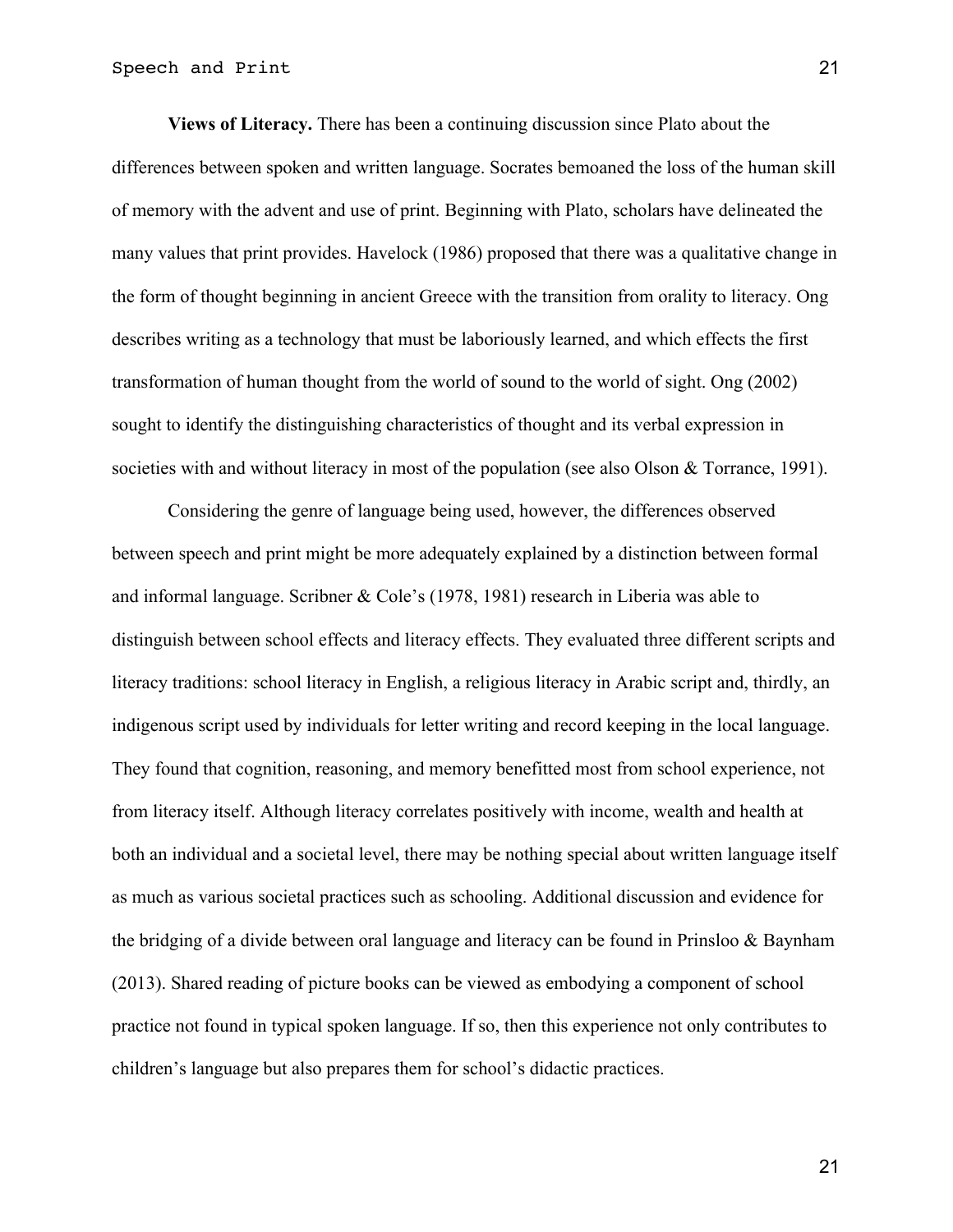**Cognitive and Linguistic Development**. The current analysis of spoken and written language corpora indicates that the picture books contain a more extensive vocabulary than speech. A primary supposition of this paper is that the more extensive language found in picture books relative to spoken language directed at children has important consequences for linguistic and cognitive development. It is well-documented that word learning is positively correlated with word frequency and age of acquisition. In turn, oral language competence and vocabulary knowledge are positively correlated with learning to read and reading ability (National Early Literacy Panel, 2008; National Reading Panel, 2000). Just recently, results have shown that the breadth and depth of vocabulary knowledge as measured by the amount of information that is known about a word is correlated with the reader's ability to make global coherence inferences from a text (Oakhill, Cain, & McCarthy, 2015).

More generally, vocabulary growth is positively correlated with understanding more complex language. Children's understanding of and use of grammar is positively correlated with their vocabulary (Bates et al., 1988). There is also good evidence that children tend to produce language that they hear (Cameron-Faulkner, Lieven, & Tomasello, 2003). In another research project (Massaro, unpublished), I correlated the log10 frequency of 2,797 words from the CHILDES parental corpus with the log10 frequency of these words from another CHILDES corpus of children's speech (Baath, 2014). This set of words was chosen because they had both concreteness and imagery ratings from another database (MRC Psycholinguistic Database, 2015). The correlations were extremely large: .812, .900, and .869 for children at ages 18, 36, and 60 months, respectively. Thus, young children's language reflects the language that they hear from their parents. Given the higher lexical pitch of picture books, children hearing these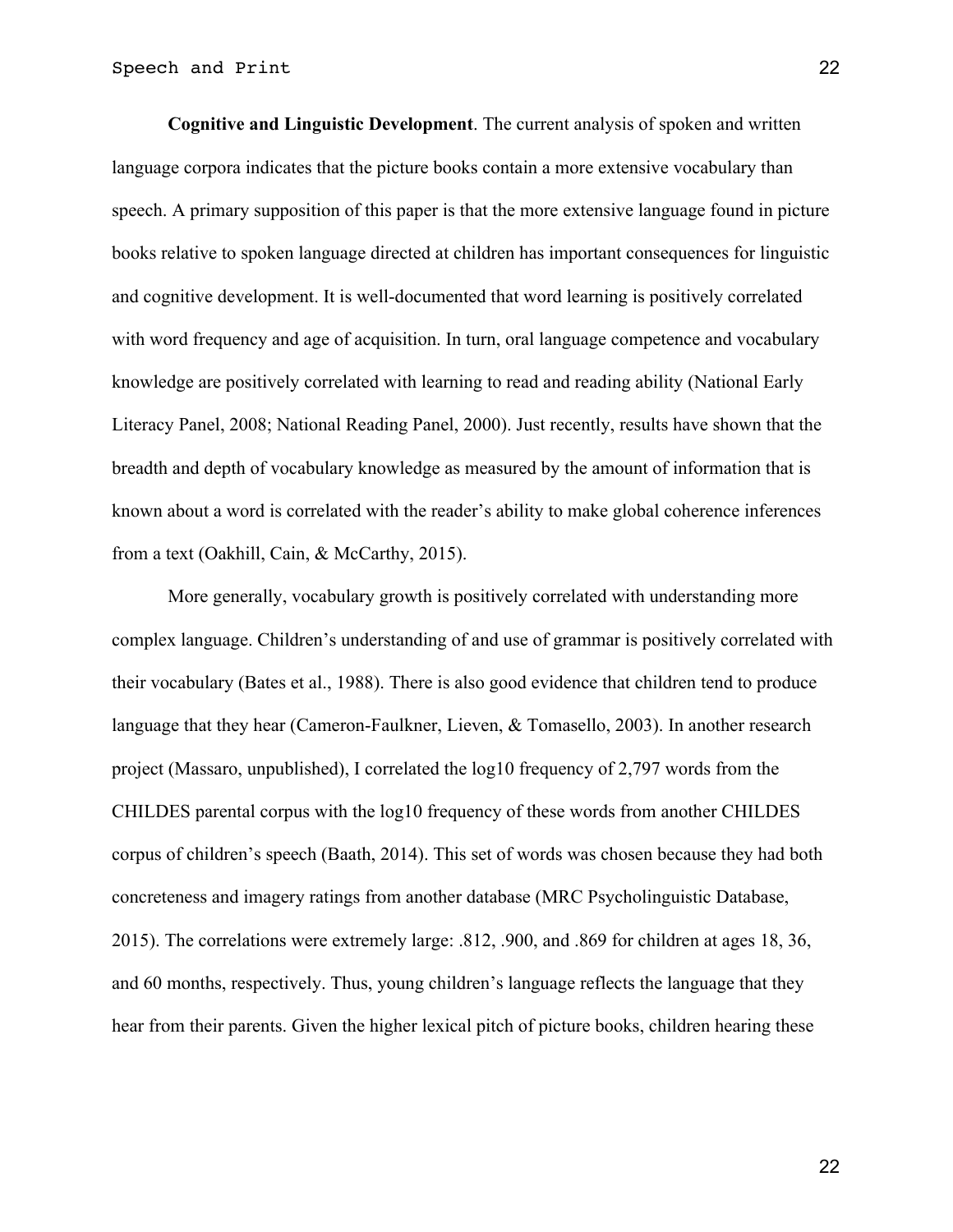books read by their parents will promote language use to a greater degree than their experience with most other spoken language.

There has been a renewed interest in enriching a growing child's language by increasing the amount of language the child hears (Talbot, 2015). The current research, however, questions the value of simply talking more to children without any concern with what is being communicated. A recent project carried out by the city of Providence, called "Providence Talks", is designed to automatically record the words being spoken to children with the goal of increasing the amount of language the children hear (Providence Talks, 2014). As indicated by the research reviewed in this paper, language quality is critical in providing the vocabulary necessary for children to develop into good readers and competent learners. Given the fact that word mastery in adulthood is correlated with early acquisition of words, shared picture-book reading offers a potentially powerful strategy to prepare children for competent literacy skills.

**Learning to Read.** Current thinking in the psychology and pedagogy of reading either implicitly or explicitly conceptualizes successful reading as an act in two stages. When schooling begins, the child owns an impressive facility in spoken language making it valuable to have reading build on that facility. To exploit this facility, the child's task is to "decode" the printed language into spoken language (Gough, Juel, & Griffith, 1992). Once decoded the child's ability to comprehend the written language is roughly equivalent to their listening comprehension. This traditional conceptualization of learning to read expects the child's to associate or bridge written text to spoken language. The present analyses indicate, however, that much of written language is not found in day-to-day spoken language. When children begin reading independently, they will encounter many new words that they have not experienced in spoken language. Thus, spoken language alone does not prepare the child for the written

23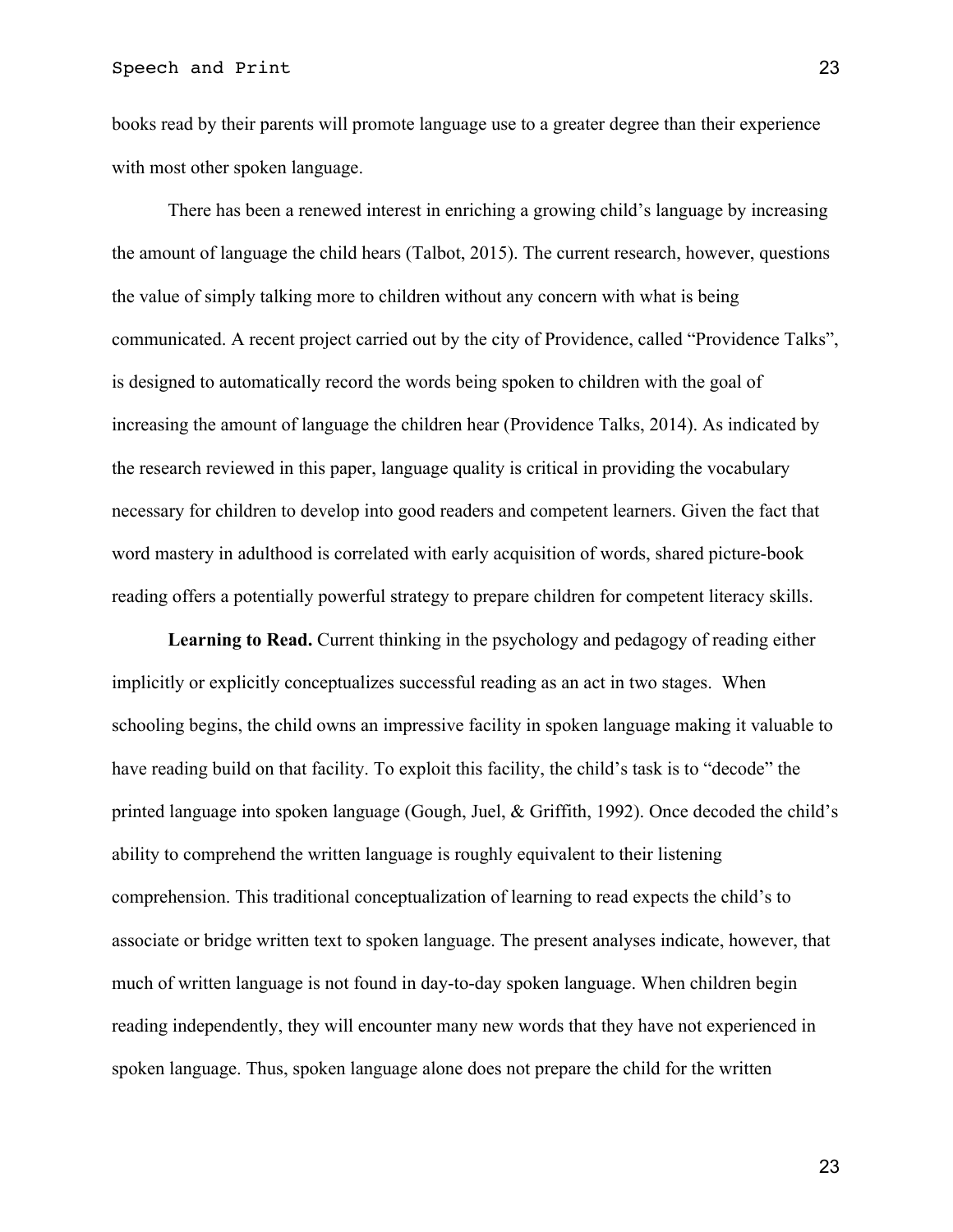language of books. It might be appropriate to rethink the standard model that makes reading and learning to read parasitic on speech.

It is important to acknowledge that learning to read requires two fundamental skills: the mechanics of processing written language (e.g., recognizing written letters and words) and language understanding. Research by Sénéchal and her colleagues supports this distinction. They have shown that shared storybook reading predicts vocabulary acquisition whereas teaching written language predicts alphabet knowledge and even future reading fluency. One study (Sénéchal, 2006) found that parents teaching the alphabet, reading words, and printing words predicted kindergarten alphabet knowledge and Grade 4 reading fluency. Shared storybook reading, on the other hand, predicted kindergarten vocabulary and the frequency with which children reported reading for pleasure in Grade 4.

Sénéchal and LeFevre (2014) were able to study children who were schooled in French but spoke English at home. This assessment tested how English home literacy activities influenced the children's progress in English literacy that was independent of school-based English language instruction. They found that an informal literacy environment (e.g., parents reading to their children at home) predicted growth in English receptive vocabulary from kindergarten to Grade 1, whereas parent reports of a formal literacy environment (consisting of parents teaching the alphabet, printing words, and reading words) predicted growth in children's English early literacy between kindergarten and Grade 1 and growth in English word reading during Grade 1. Other contributing factors to literacy acquisition include parents' didactic activities, their expectations about learning early literacy at home, as well as their child's interest in learning literacy (Martini & Sénéchal, 2012). Although parental teaching activities help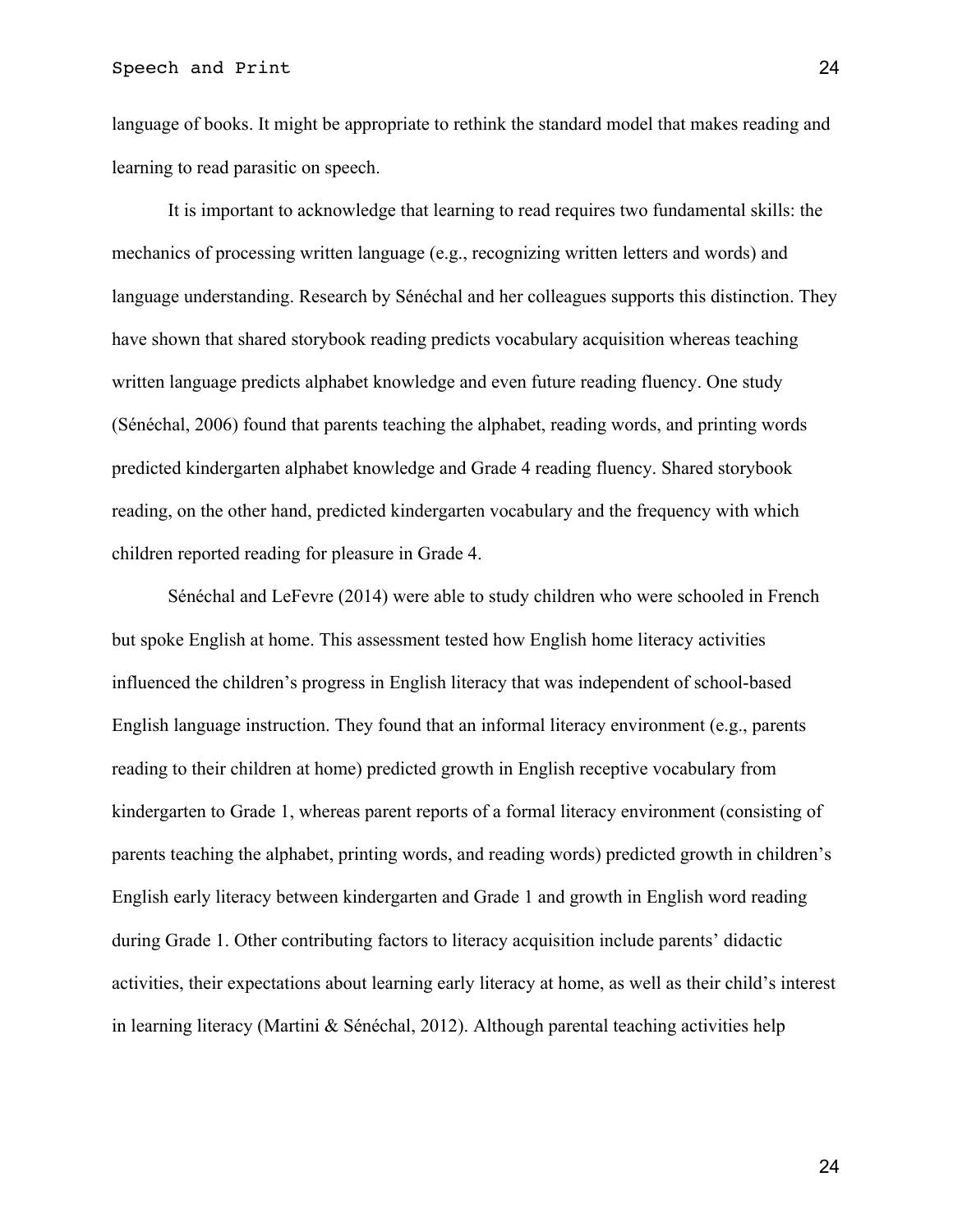guarantee the child's direct experience of written language, it is important that shared storybook reading contributes to growth of the child's receptive vocabulary.

A relatively recent U.S. national research review panel on reading was aimed at children from birth through age 5 (NELP, 2008). Predictors of reading acquisition included written language knowledge, cognitive skills, and memory. Five more moderately correlated factors also revealed the importance of written language. These factors included concepts about print and print knowledge, early decoding, reading readiness, oral language, and visual processing. Most interesting for our purposes, however, was the overall correlation of early oral language development with later reading achievement. When oral language was measured with complex measures (such as using multi-component tests that included knowledge of syntax, ability to define word meanings, and listening comprehension), then this variable explained roughly 50% of the variation in later reading comprehension. A possible implication of this finding is that the richer language of storybook reading can provide young children a richer oral language that will make a positive contribution to their future reading skill.

The present research has documented that picture books will necessarily have greater lexical pitch than found in most conversational spoken language. An important caveat is whether children will be able to understand and learn the challenging vocabulary and concepts of picture books without guidance (Schlepegrel, 2012; Snow, 2002). Children will usually receive appropriate guidance in shared picture book reading. When reading independently, children would necessarily benefit when they are given guidance via print, speech, or other media such as pictures, animations or videos. There are several interventions that provide this type of support (Glenberg, 2008; Glenberg & Gallese, 2012; http://tecwave.soe.ucsc.edu/), and there should be more of these as technology and reading science evolve.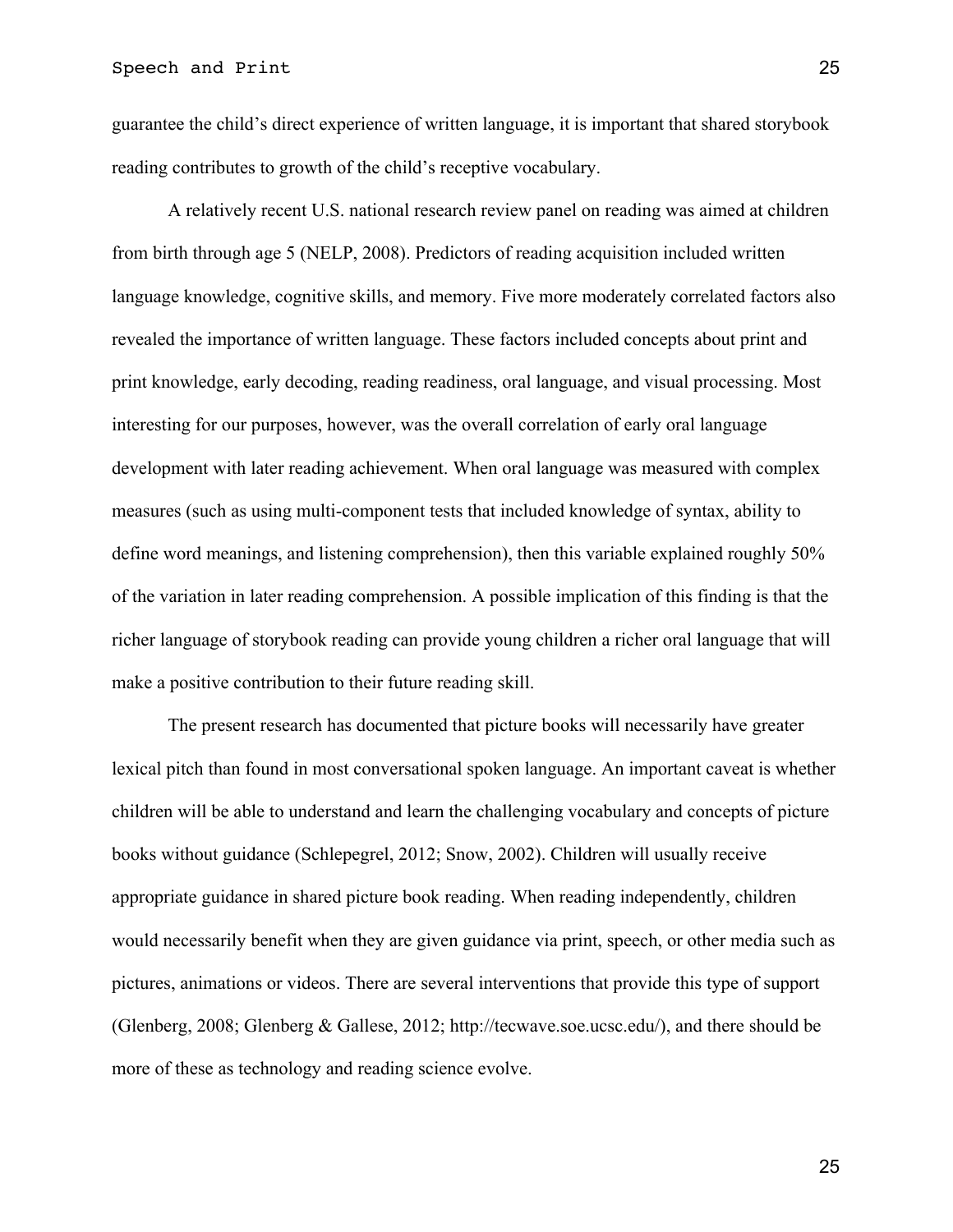In conclusion, very little inquiry has addressed the issue of how picture books and conversational spoken language differ from one another. In this article, I show that picture books embody a lexical pitch that would support the learning of new and challenging vocabulary. This vocabulary is particularly valuable because an extensive vocabulary is positively correlated with reading comprehension (National Reading Panel, 2000). Most parents are advised that they should read to their children. As far as I know, no one previously has substantiated an important reason why this advice is particularly valid: The books read to children are usually more linguistically and cognitively enriching than everyday speech.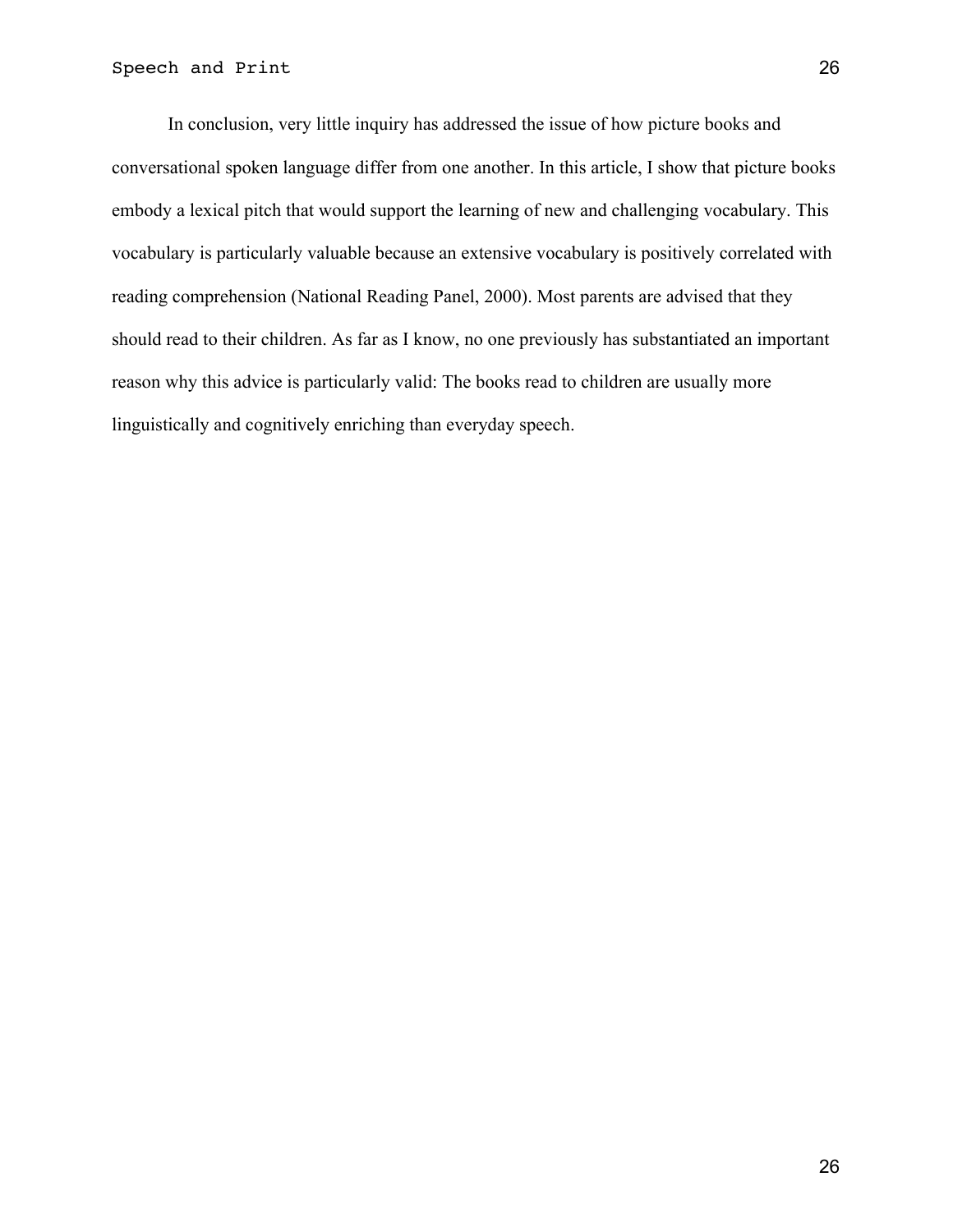#### References

- Anderson, R. C., & Freebody, P. (1981). Vocabulary knowledge. In J. T. Guthrie (Ed.), *Comprehension and teaching: Research perspectives* (pp. 71-117). Newark, DE: International Reading Association.
- Baath, R. (2014). ChildFreq: An online tool to explore word frequencies in child language. http://childfreq.sumsar.net/ http://childes.psy.cmu.edu/topics/childfreq.pdf
- Bates, E., Bretherton, I., & Snyder, L. (1988). From first words to grammar: Individual differences and dissociable mechanisms. New York: Cambridge University Press.
- Cameron-Faulkner, T., Lieven, E., & Tomasello, T. (2003). A construction based analysis of child directed speech." Cognitive Science 27, 843-873. eScholarID:1b2459 | DOI:10.1207/s15516709cog2706\_2
- Carroll, J. B., Davis, P., & Richman, H. (1971). *Word frequency book.* Boston, MA: Houghton-Mifflin.
- Clark, A. (2013). Whatever next? Predictive brains, situated agents, and the future of cognitive science. *Behavioral and Brain Sciences, 36,* 181–253. doi:10.1017/S0140525X12000477
- Corpus of Contemporary American English (COCA). (1990–2012). Retrieved from http://corpus.byu.edu/coca/

Dickinson, D., Griffith, J., Golinkoff, R. & Hirsh-Pasek, K. (2012) How reading books fosters language development around the world. Child Development Research. Volume 2012, article ID 602807, 1-15. (http://www.hindawi.com/journals/cdr/contents/) doi:10.1155/2012/602807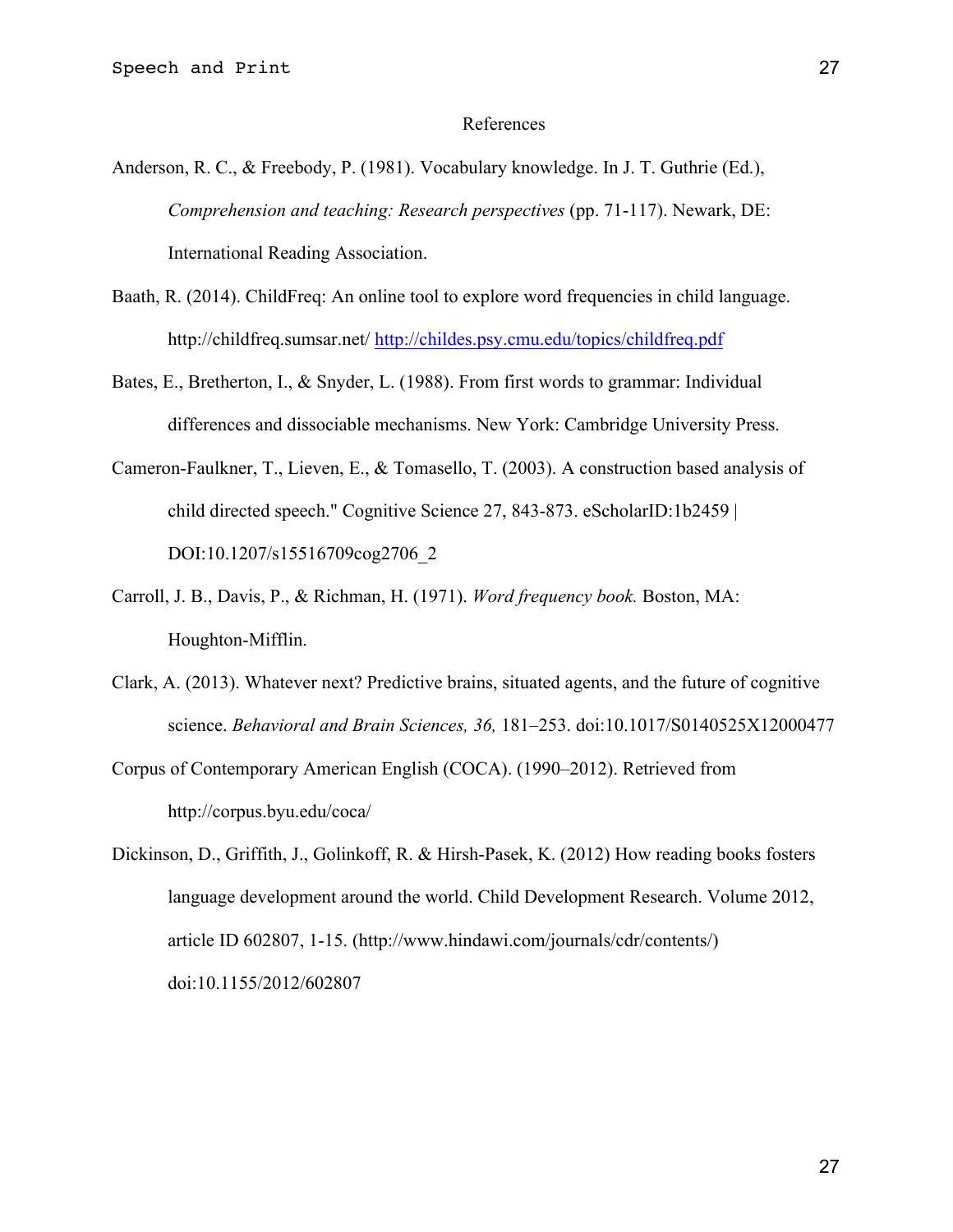- Duursma, E., Augustyn, M., & Zuckerman, B. (2008). Reading Aloud to Children: The Evidence. Archives of Disease in Childhood, 93:7, 554-557, Published Online First: 13 May 2008. http://adc.bmj.com/content/93/7/554.full.pdf+html
- Evans, M. A., & Saint-Aubin, J. (2005). What Children Are Looking at During Shared Storybook Reading? Evidence From Eye Movement Monitoring. Psychonomic Science, 116, 913-920.
- Glenberg A. (2008). Toward the Integration of Bodily States, Grounding: Social, Cognitive and Neuroscientific Approaches. ch. 2, pp. 43-70, Cambridge University Press.
- Glenberg, A. M., & Gallese, V. (2012). Action-based Language: A theory of language acquisition, comprehension, and production. Cortex, 48, 905-922. doi:10.1016/j.cortex.2011.04.010.
- Gough, P., Juel, C., & Griffith, P. (1992). Reading, spelling and the orthographic cipher. In P. Gough, L. C. Ehri, & R. Treiman (Eds.), Reading acquisition (pp. 35–48). Hillsdale, NJ: Lawrence Erlbaum Associates, Inc.
- Grice, H. P. (1975). Logic and conversation. In A. P. Martinich (Ed.), *Philosophy of language* (pp. 165–175). New York, NY: Oxford University Press.
- Halliday, M. A, K. (1987). Spoken and written modes of meaning. In R. Horowitz  $\&$  S. J. Samuels (Eds.), Comprehending oral and written language (pp. 55-82). San Diego: Academic Press.
- Hart, B., & Risley, T. (1995). Meaningful differences in the everyday experience of young American children. Baltimore: Paul H. Brooks Publishing.
- Havelock, E. A. (1986). The Muse Learns to Write: Reflections on Orality and Literacy from Antiquity to the Present. New Haven: Yale University Press.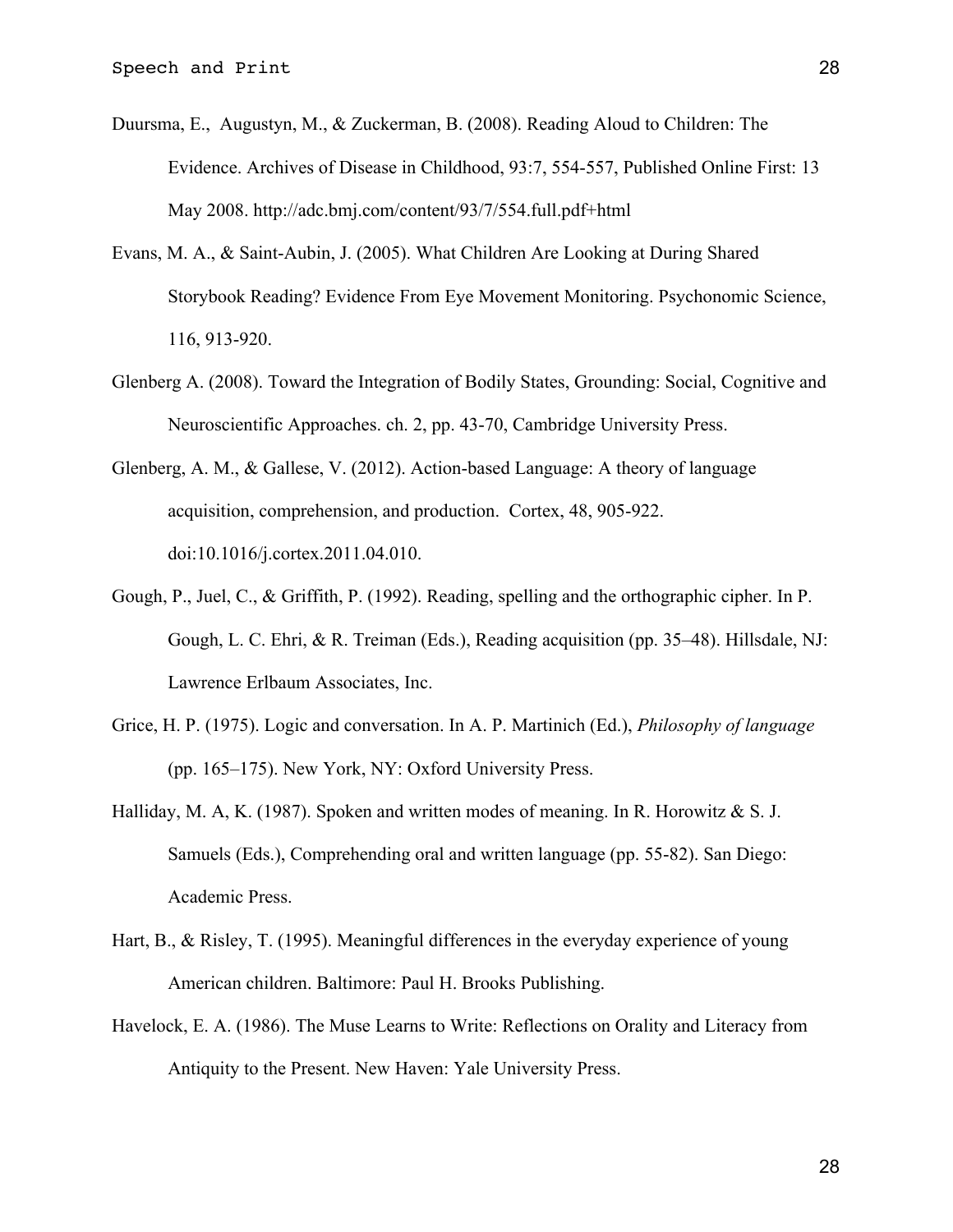- Hayes, D. P. (1988). Speaking and writing: Distinct patterns of word choice. *Journal of Memory and Language, 27,* 572–585.
- Hayes, D. P., & Ahrens, M. (1988). Vocabulary simplification for children: A special case of "Motherese"? *Journal of Child Language, 15,* 395–410.
- Hoff, E. (2003). The specificity of environmental influence: Socioeconomic status affects early language development via maternal speech. Child Development, 74(5), 1368-1378. doi: 10.1111/1467-8624.00612
- Kirchhoff, K., and & Schimmel, S. (2005). Statistical properties of infant-directed vs. adult-directed speech: insights from speech recognition, Journal of the Acoustical Society of America 117(4), 2224-2237.
- Kuperman, V., Drieghe, D., Keuleers, E. and Brysbaert, M. (2013). How strongly do word reading times and lexical decision times correlate? Combining data from eye movement corpora and megastudies. Quarterly Journal of Experimental Psychology, 66, 563-580.
- Kuperman, V., Stadthagen-Gonzales, H. and Brysbaert, M. (2012). Age-of-acquisition ratings for 30 thousand English words Behavior Research Methods, 44, 978-990.
- Kuperman, V. and Van Dyke, J.A. (2013). Reassessing word frequency as a determinant of word recognition for skilled and unskilled readers. Journal of Experimental Psychology: Human Perception and Performance, 39(3), 802 823.
- LaSasso, C., & Davey, B. (1987). The relationship between lexical knowledge and reading comprehension for prelingually, profoundly hearing impaired students. *The Volta Review, 89,* 211–220.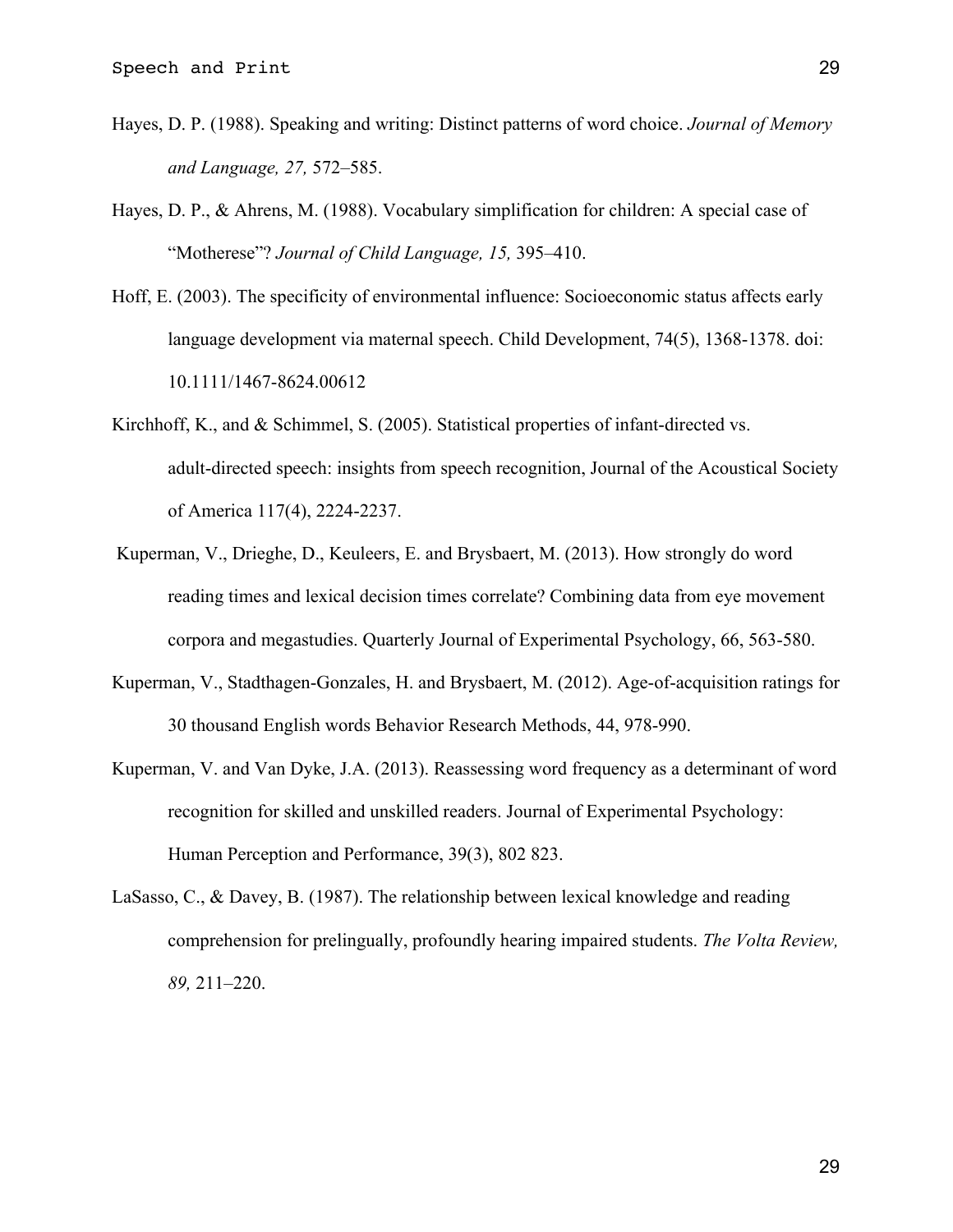- Levin, J. R., Anglin, G. J., and Carney, R. N. (1987). On empirically validating functions of pictures in prose. InWillows, D. M., and Houghton, H. A. (eds.), The Psychology of Illustration: I. Basic Research, Springer, New York, pp. 51–85.
- Mackey, M. (2012). (Ed.) Picturebooks and Literary Understanding, in Honour of Lawrence Sipe, Volume 43, Issue 1 of Children's literature in education. New York: Springer.
- MacWhinney, B. (2000). The CHILDES project (3rd ed.). Mahwah, NJ: Erlbaum. Retrieved from http://childes.psy.cmu.edu/derived/parentfreq.cdc
- Martini, F., & Sénéchal, M. (2012). Learning Literacy Skills at Home: Parent Teaching, Expectations and Child Interest. Canadian Journal of Behavioral Sciences, 44, 210-221. doi: 10.1037/a0026758
- Massaro, D. W. (2006a). A computer-animated tutor for language learning: Research and applications. In P. E. Spencer  $\& M$ . Marshark (Eds.), Advances in the spoken language development of deaf and hard-of-hearing children (pp. 212–243). New York, NY: Oxford University Press.
- Massaro, D. W. (2006b). Embodied agents in language learning for children with language challenges. In K. Miesenberger, J. Klaus, W. Zagler, & A. Karshmer (Eds.), Proceedings of the 10th International Conference on Computers Helping People With Special Needs, ICCHP 2006 (pp. 809–816). Berlin, Germany: Springer.

MRC Psycholinguistic Database (2015).

http://websites.psychology.uwa.edu.au/school/MRCDatabase/uwa\_mrc.htm

National Early Literacy Panel. (2008). Developing early literacy: Report of the National Early Literacy Panel. Washington, DC: National Institute for Literacy. Available at http://www.nifl.gov/earlychildhood/NELP/ NELPreport.html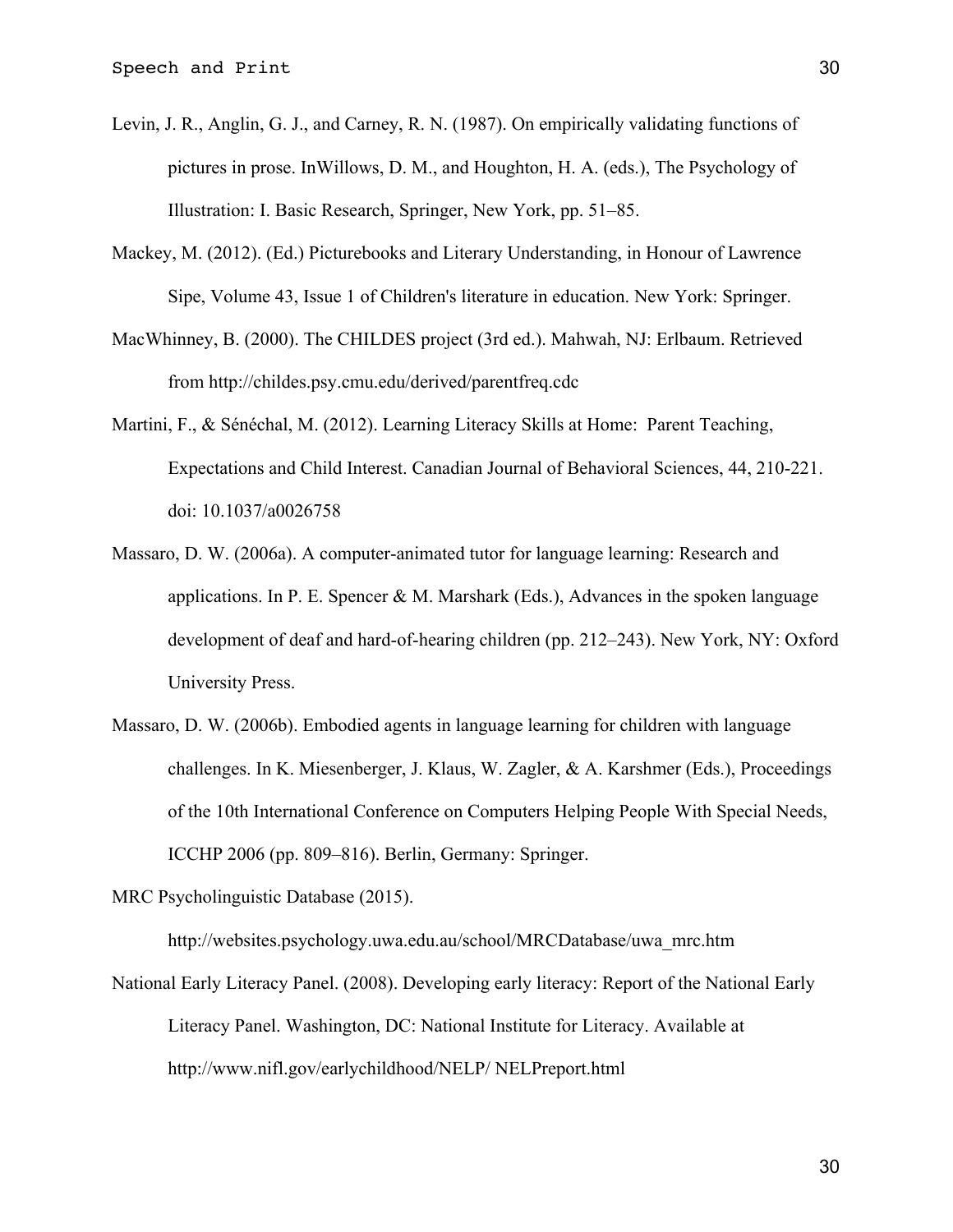National Reading Panel (2000). National Institute of Child Health and Human Development. (2000). Teaching children to read: An evidence-based assessment of the scientific research literature on reading and its implications for reading instruction (NIH Pub. No. 00–4769). Washington, DC: U.S. Government Printing Office.

Nikolajeva, M. & Scott, C. (2001). How picture books work. New York: Psychology Press.

- Norvik, P. (2012). English letter frequency counts: Mayzner revisited or ETAOIN SRHLDCU. Retrieved from http://norvig.com/mayzner.html
- Oakhill, J., Cain, K. & McCarthy, D. (2015). Inference processing in children: the contributions of depth and breath of vocabulary knowledge. In E. J. O'Brien, A. E. Cooke, & R. F Lorch, Jr. Inferences During Reading Cambridge University press Olson, D. R., & Torrance, N. (1991). Literacy and Orality (pp. 140-159). New York: Cambridge University Press.
- Ong, W. J. (2002). Orality and Literacy: The Technologizing of the Word ( $2<sup>nd</sup>$  Edition). New York: Routledge.
- Petrova, A., Gaskell, M. G., & Ferrand, L. (2011). Orthographic consistency and word-frequency effects in auditory word recognition: New evidence from lexical decision and rime detection. *Frontiers in Psychology, 2,* 263.
- Prinsloo, M., & Baynham, M. (2013). Editors' Introduction: Literacy Studies. In M. Prinsloo & M. Baynham Volume I: Great Divides and Situated Literacies. SAGE Benchmarks in Language and Linguistics. Los Angeles: Sage Publications.

Providence Talks. (2014). www.providencetalks.org/

Psyentific Mind (2013). Retrieved from

http://psyentificmind.com/wp-content/uploads/2012/06/ReadWithMeBookList.pdf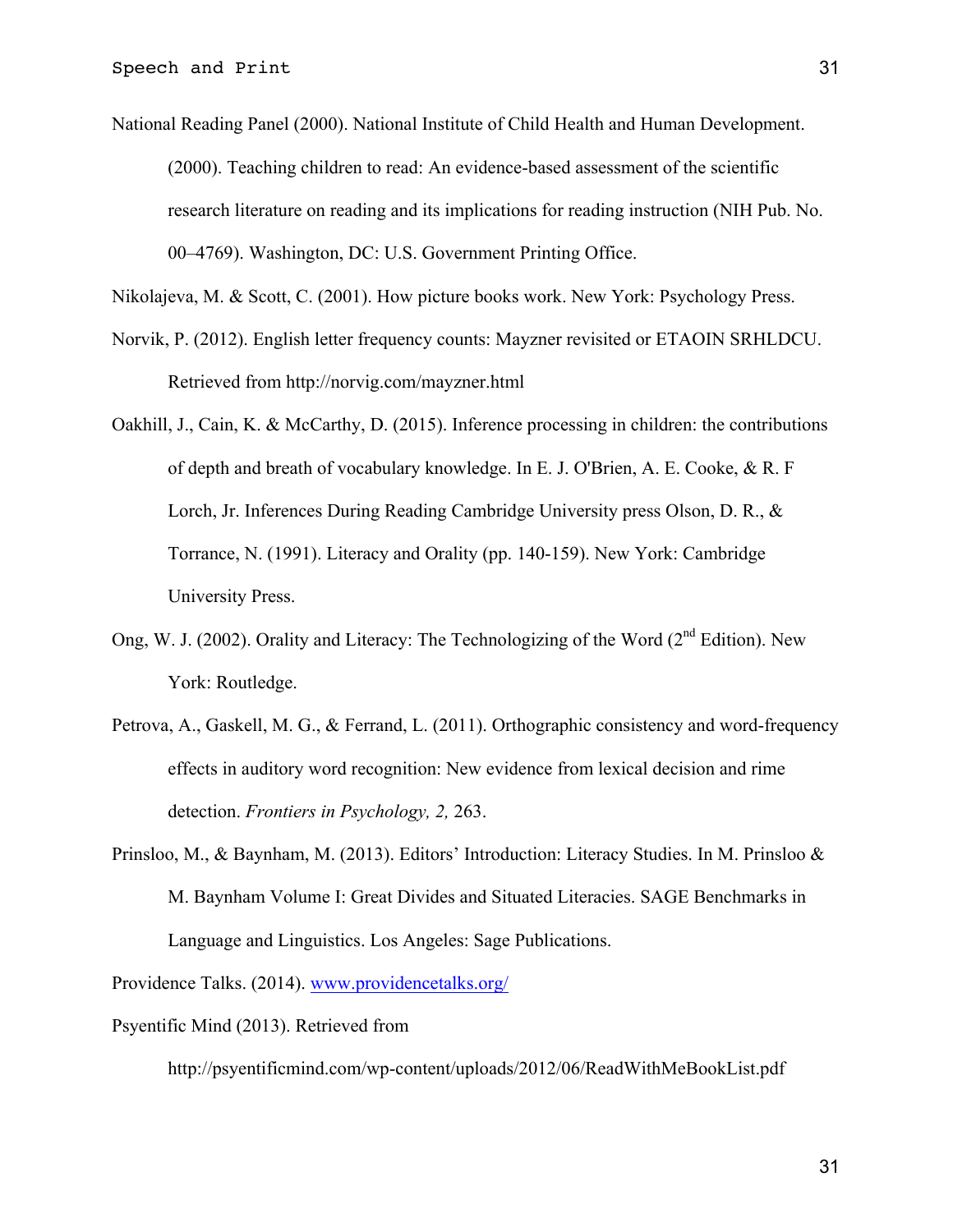Read With Me! (2012). Retrieved from

http://psyentificmind.com/wp-content/uploads/2012/06/ReadWithMeBookList.pdf

- Ritchie, S. J., & Bates, T. C. (2013). Enduring Links From Childhood Mathematics and Reading Achievement to Adult Socioeconomic Status. Psychological Science, 24, 7, 1301-1308. 10.1177/0956797612466268
- Schleppegrell, M. (2012). Academic language in teaching and learning: Introduction to the special issue. The Elementary School Journal, 112(3), 409-418.
- Sénéchal, M. (2006). Testing the home literacy model: Parent involvement in kindergarten is differentially related to grade 4 reading comprehension, fluency, spelling, and reading for pleasure. Journal for the Scientific Study of Reading, 10, 59–87.
- Sénéchal, M., & LeFevre, J. (2014). Continuity and Change in the Home Literacy Environment as Predictors of Growth in Vocabulary and Reading. Child Development, 85, 1535-1551. doi: 10.1111/cdev.12222.
- Snow, C. (2002). RAND Reading Study Group (Snow, C., Chair). (2002). Reading for Understanding, Toward an R&D Program in Reading Comprehension. Santa Monica: RAND.
- Stadthagen-Gonzalez, H., Bowers, J. S., & Damian, M. F. (2004). Age-of-acquisition effects in visual word recognition: Evidence from expert vocabularies. *Cognition, 93*(1), B11–26. Tecwave http://tecwave.soe.ucsc.edu/ (2013). Accessed October 23, 2013.

Talbot, M. (2015). The Talking Cure. The New Yorker, Jan. 12. http://www.newyorker.com/magazine/2015/01/12/talking-cure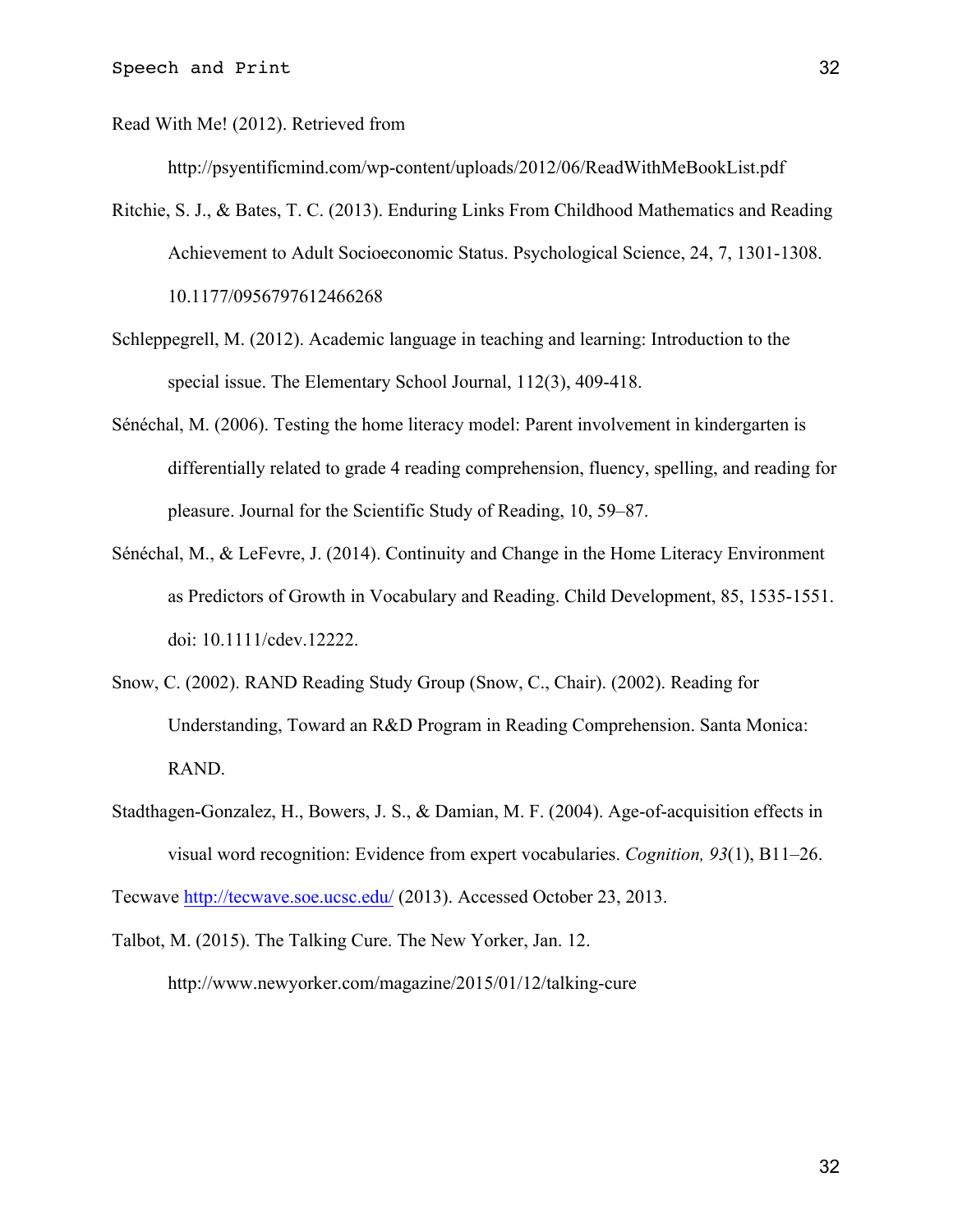- van Kleeck, A. (2003). Research on book sharing: Another critical look. In A. van Kleeck, S. Stahl, & E. Bauer (Eds.), On reading books to children: Parents and teachers (pp. 271 – 319). Mahwah, NJ: Lawrence Erlbaum.
- Waxman, S. R. (2002). Early word-learning and conceptual development: Everything had a name, and each name gave birth to a new thought. In U. Goswami (Ed.), *Blackwell handbook of childhood cognitive development* (pp. 102–126). Malden, MA: Blackwell.
- Wells, G. (1985). Preschool literacy-related activities and success in school. In D.R. Olson, N. Torrence, & A. Hildyard (Eds.), Literacy, language and learning: The nature and consequences of reading and writing (pp. 229-255). Cambridge, England: Cambridge University Press.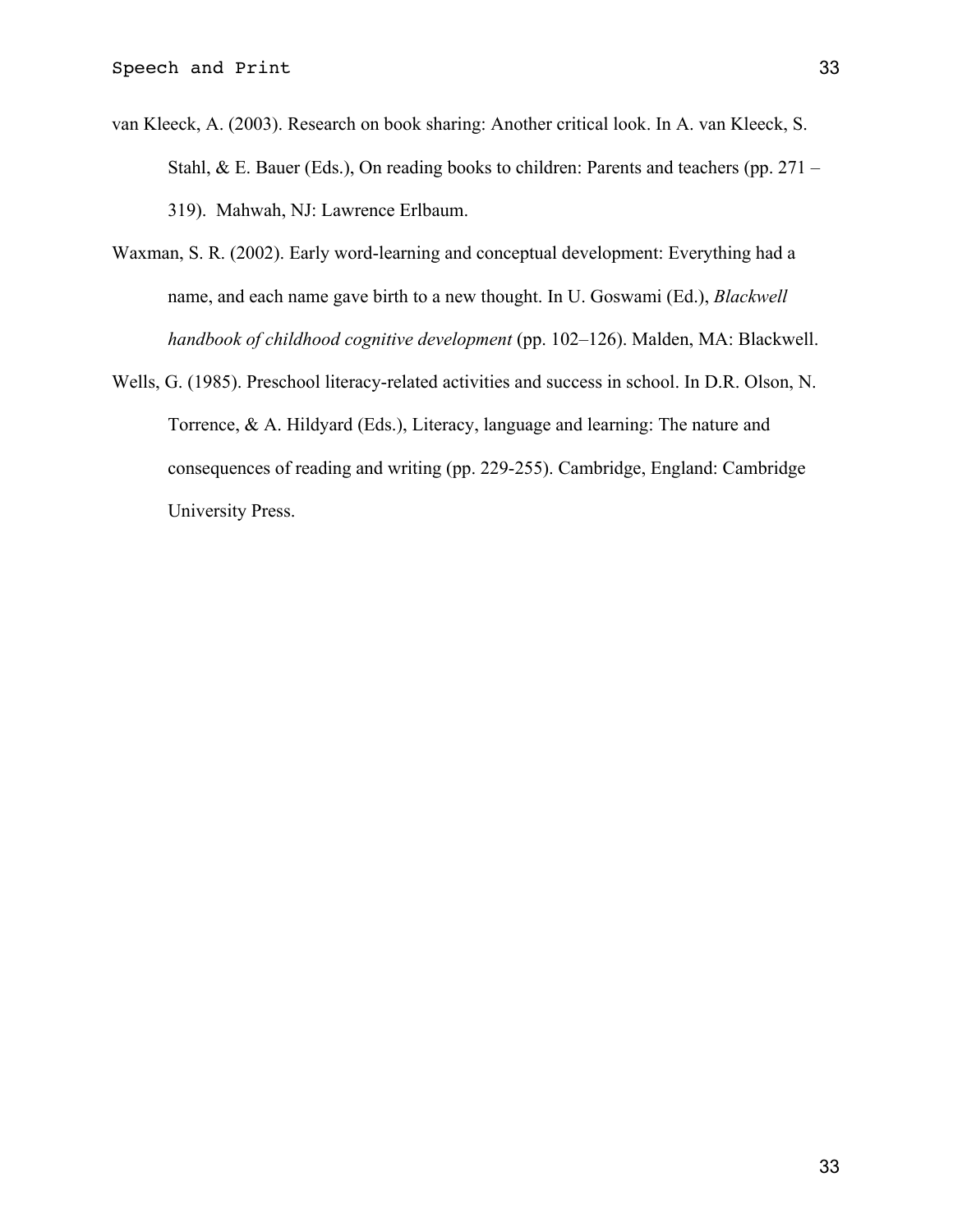Table 1.

*Number of Tokens, Number of Types, Type/Token Ratio, Number of Rare Types, and Ratio Advantage of Books over the Child-directed Speech (CDS) Corpus*

| Corpus                  |        | Number of Number of | Type/Token         | Number of               | Ratio Advantage of          |
|-------------------------|--------|---------------------|--------------------|-------------------------|-----------------------------|
|                         | Tokens | <b>Types</b>        | Ratio <sup>a</sup> | Rare Types <sup>b</sup> | Books over CDS <sup>c</sup> |
| <b>CDS</b>              | 16,659 | 1,017               | .061               | 451                     |                             |
| <b>Book</b>             | 16,431 | 2,421               | .147               | 1,342                   | 2.98                        |
| sample A                |        |                     |                    |                         |                             |
| <b>Book</b><br>sample B | 15,473 | 2,410               | .156               | 1,367                   | 3.03                        |
| <b>Book</b><br>sample C | 16,556 | 2,681               | .162               | 1,650                   | 3.66                        |
| Average<br><b>Book</b>  | 16,153 | 2,504               | .155               | 1,453                   | 3.22                        |

Samples

<sup>a</sup>The Type/Token ratio is defined as the number of word types divided by the number of word tokens.

<sup>b</sup>The number of rare types is defined as the number of words that occur in the corpus but are not among the 5,000 most frequent words in the COCA (2012) database.

<sup>c</sup>The ratio advantage of books over CDS is defined as the number of rare types for books divided by the number of rare types for CDS.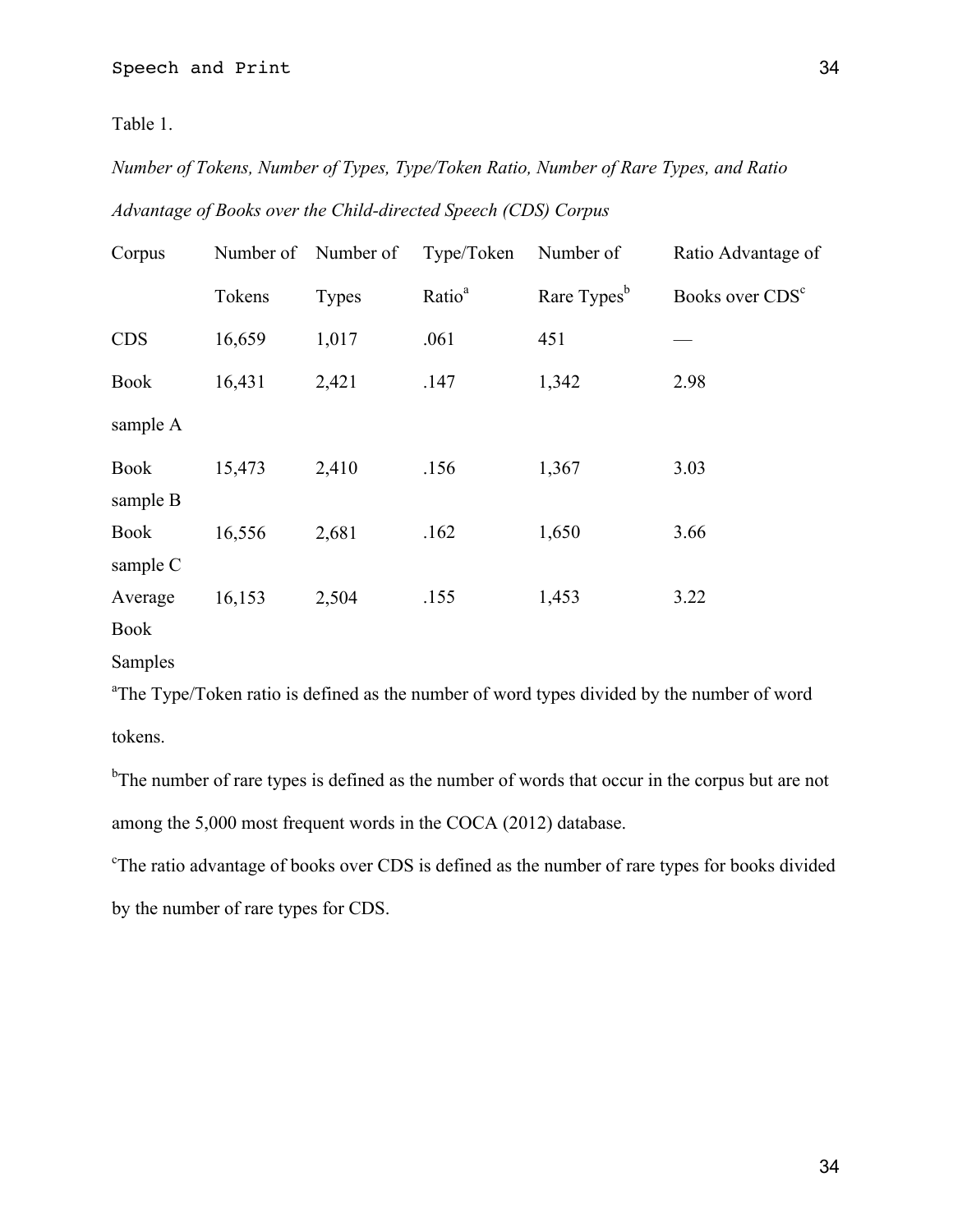Table 2.

*Number of Tokens, Number of Types, Type/Token Ratio, Number of Rare Types, and Ratio Advantage of Books over the Adult-Directed Speech (ADS) Corpus.*

| Corpus      | Number of Number |          | Type/Token         | Number of               | Ratio Advantage of          |
|-------------|------------------|----------|--------------------|-------------------------|-----------------------------|
|             | Tokens           | of Types | Ratio <sup>a</sup> | Rare Types <sup>b</sup> | Books over ADS <sup>c</sup> |
| <b>ADS</b>  | 69,838           | 3,866    | .055               | 2,227                   |                             |
| All picture | 57,311           | 5,362    | .094               | 3,672                   | 1.65                        |
| books       |                  |          |                    |                         |                             |

<sup>a</sup>The Type/Token ratio is defined as the number of word types divided by the number of word tokens.

<sup>b</sup>The number of rare types is defined as the number of words that occur in the corpus but are not among the 5,000 most frequent words in the COCA (2012) database.

<sup>c</sup>The ratio advantage of books over CDS is defined as the number of rare types for books divided by the number of rare types for CDS.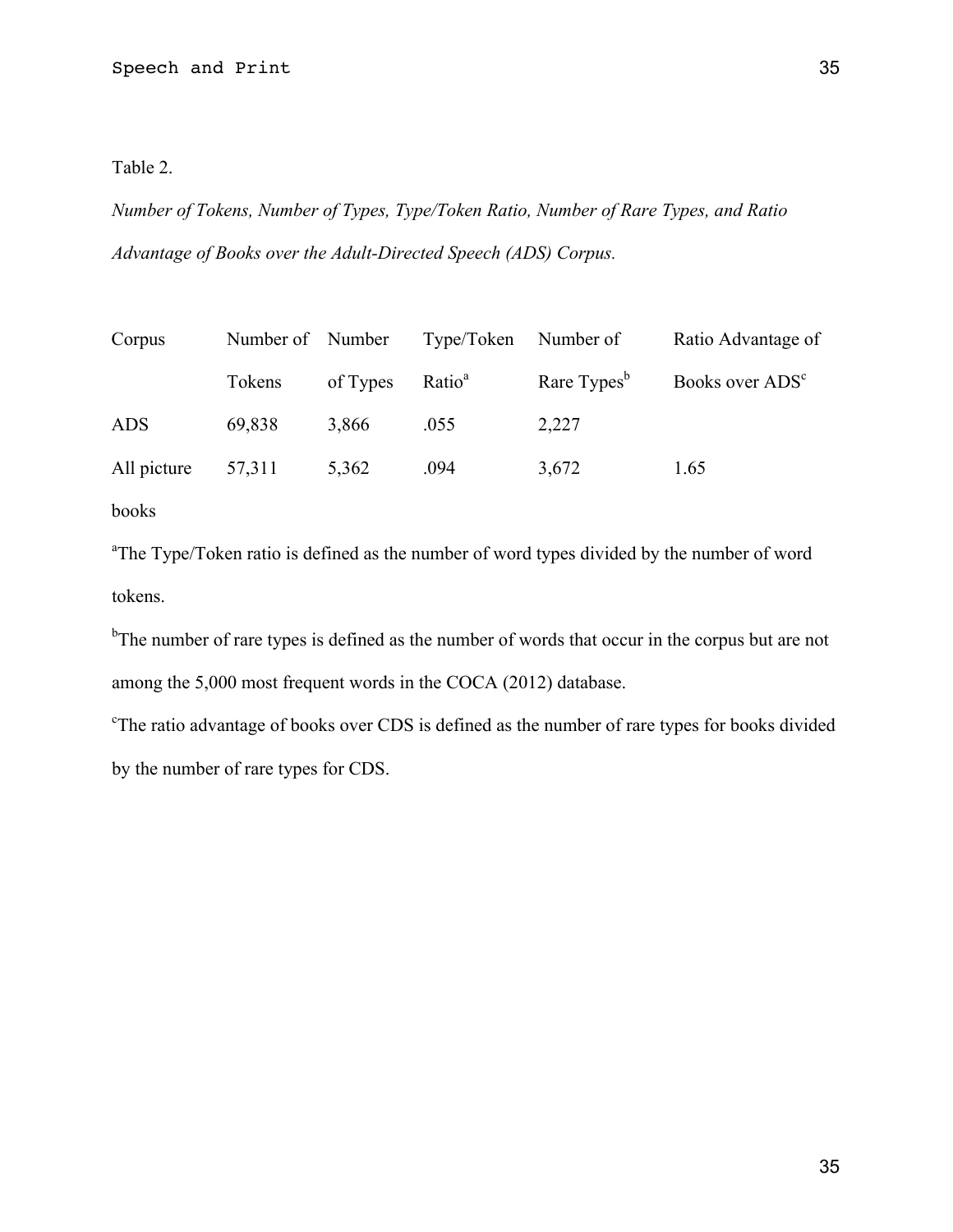Table 3.

*Number of Tokens, Number of Types, Type/Token Ratio, Number of Rare Types, and Ratio Advantage of Picture Books over Three Samples of the Childes Parental Speech Corpus.*

| Corpus         | Number of Number |          | Type/Token         | Number of               | Ratio Advantage of   |
|----------------|------------------|----------|--------------------|-------------------------|----------------------|
|                | Tokens           | of Types | Ratio <sup>a</sup> | Rare Types <sup>b</sup> | Picture Books over   |
|                |                  |          |                    |                         | CHILDES <sup>c</sup> |
| <b>CHILDES</b> | 57,311           | 3499     | .061               | 2120                    | 1.73                 |
| Sample 1       |                  |          |                    |                         |                      |
| <b>CHILDES</b> | 57,311           | 3523     | .061               | 2149                    | 1.70                 |
| Sample 2       |                  |          |                    |                         |                      |
| <b>CHILDES</b> | 57,311           | 3467     | .060               | 2085                    | 1.76                 |
| Sample 3       |                  |          |                    |                         |                      |
| <b>CHILDES</b> | 57,311           | 3,496    | .061               | 2,118                   | 1.73                 |
| Average        |                  |          |                    |                         |                      |
| All picture    | 57,311           | 5,362    | .094               | 3,672                   |                      |
|                |                  |          |                    |                         |                      |

books

<sup>a</sup>The Type/Token ratio is defined as the number of word types divided by the number of word tokens.

<sup>b</sup>The number of rare types is defined as the number of words that occur in the corpus but are not among the 5,000 most frequent words in the COCA (2012) database.

<sup>c</sup>The ratio advantage of picture books over Childes is defined as the number of rare types for books divided by the number of rare types for Childes.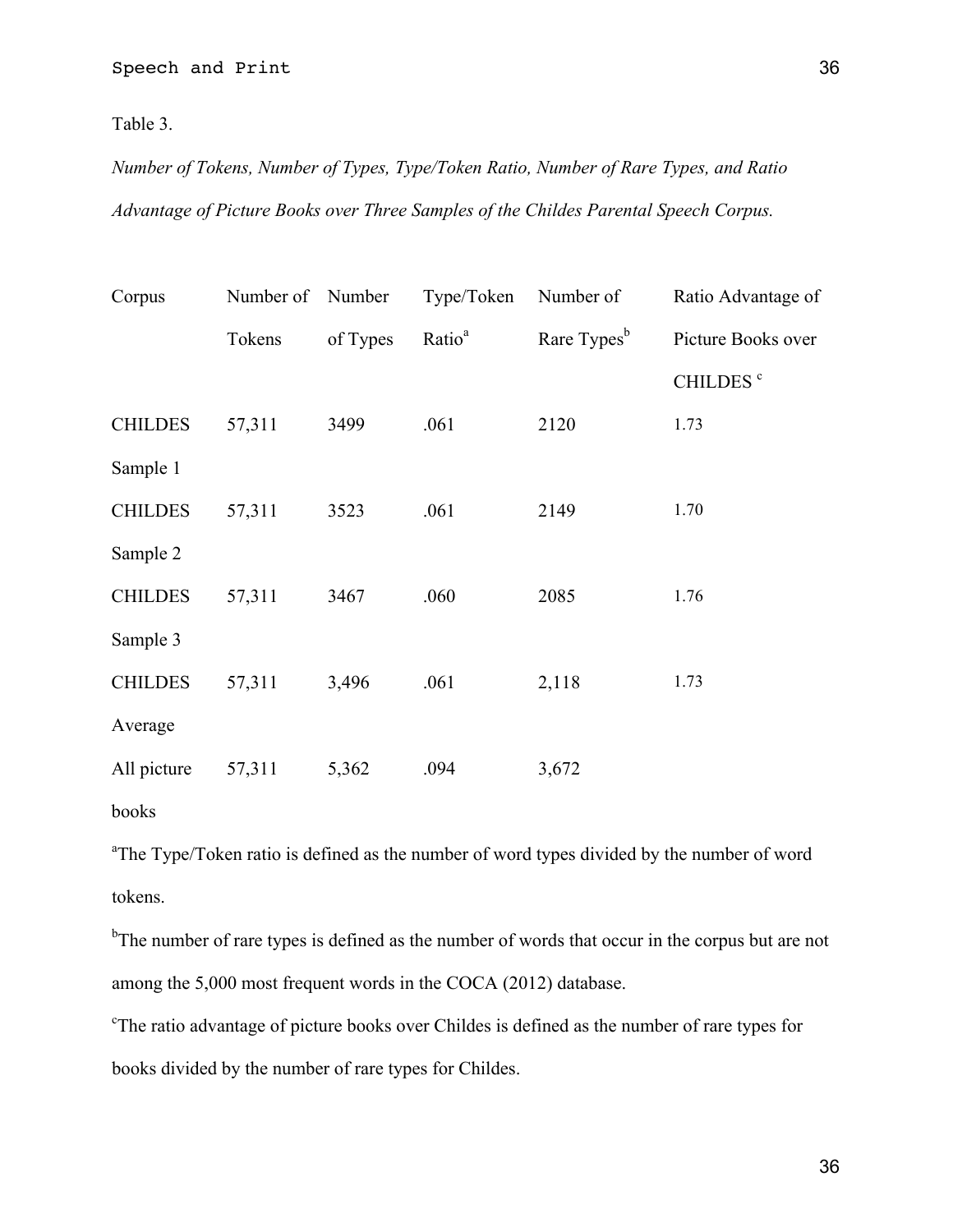Table 4.

*Twelve Most Frequently Occurring Words and Their Proportion of Occurrence in the Google Books Database, Which Consisted Of 97,565 Distinct Words that Occurred a Total of* 

*743,842,922,321 Times (After Norvik, 2012).*

| Word | Percentage Occurrence <sup>a</sup> |
|------|------------------------------------|
| the  | 7.14                               |
| of   | 4.16                               |
| and  | 3.04                               |
| to   | 2.60                               |
| in   | 2.27                               |
| of   | 2.06                               |
| is   | 1.13                               |
| that | 1.08                               |
| for  | 0.88                               |
| it   | 0.77                               |
| as   | 0.77                               |
| was  | 0.74                               |

<sup>a</sup>The percentage of occurrence of each of the words corresponds to the percentage of times that word occurred in the Google Books database.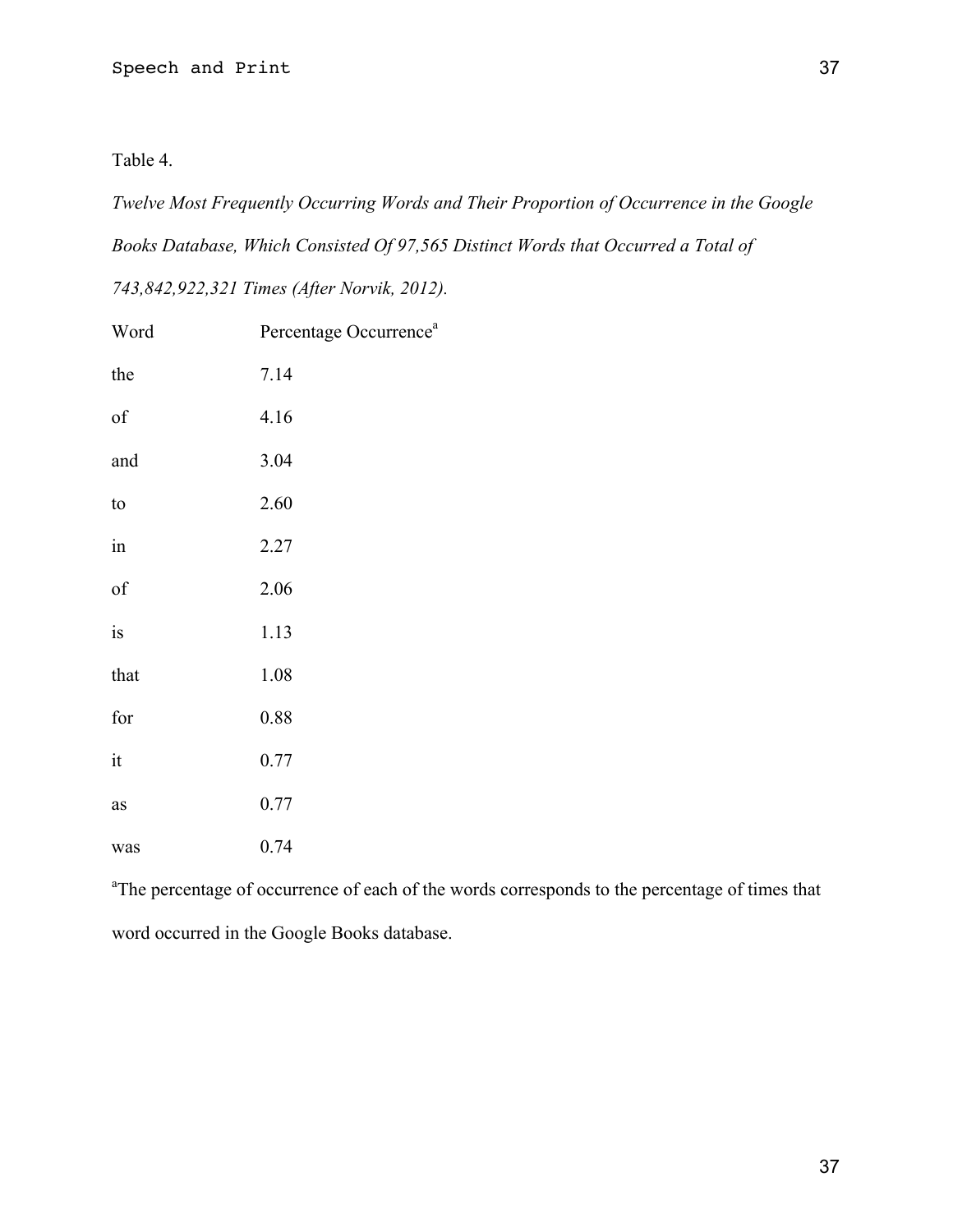Table 5.

*A taxonomy revealing the potential independence of language modality (spoken versus written) and formal (non-conversational) versus informal (conversational) dialogue.*

|                   | Spoken Language           | Written Language         |
|-------------------|---------------------------|--------------------------|
| Formal Language   | <b>TED Talk</b>           | <b>Book</b>              |
|                   | Lecture                   | Article                  |
|                   | <b>MOOC</b>               | Letter                   |
| Informal Language | Face-to-Face Conversation | Texting                  |
|                   | Spoken Dialog             | <b>Instant Messaging</b> |
|                   | <b>Audio Captioning</b>   | Captioning               |